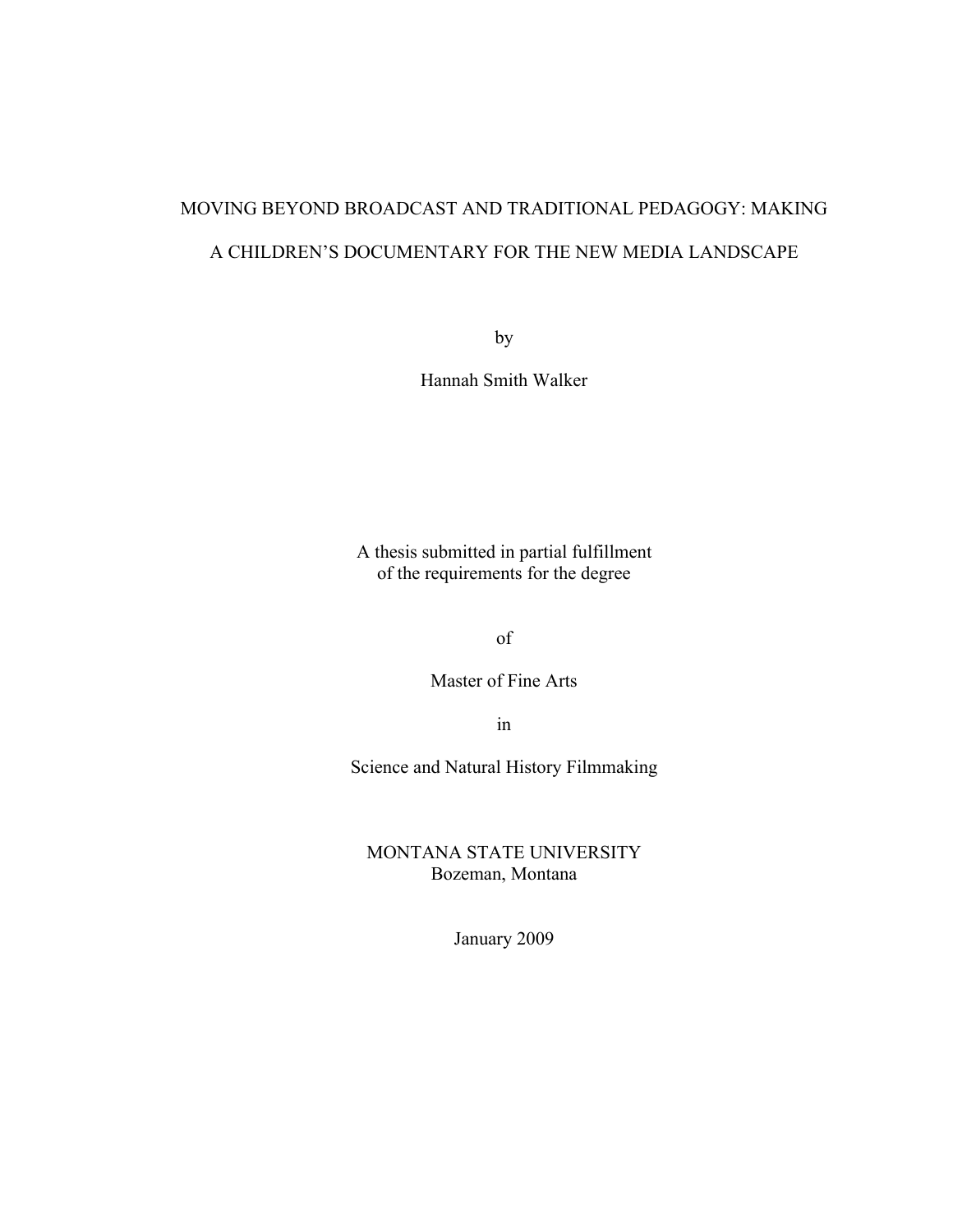# ©COPYRIGHT

by

Hannah Smith Walker

2009

All Rights Reserved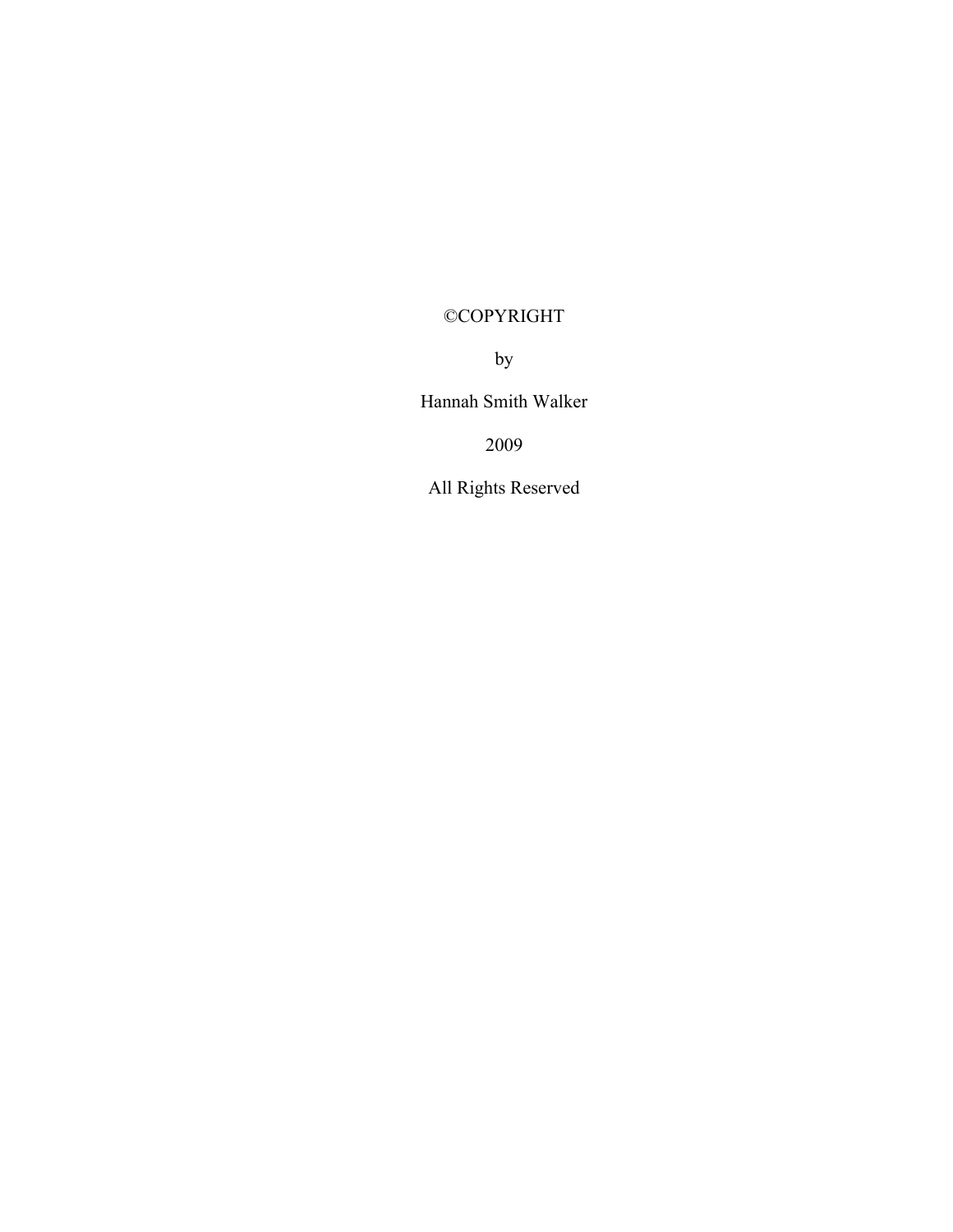# APPROVAL

# of a thesis submitted by

# Hannah Smith Walker

This thesis has been read by each member of the thesis committee and has been found to be satisfactory regarding content, English usage, format, citation, bibliographic style, and consistency, and is ready for submission to the Division of Graduate Education.

# Cindy Stillwell

Approved for the Department of Media and Theatre Arts

# Walter Metz

Approved for the Division of Graduate Education

Dr. Carl A. Fox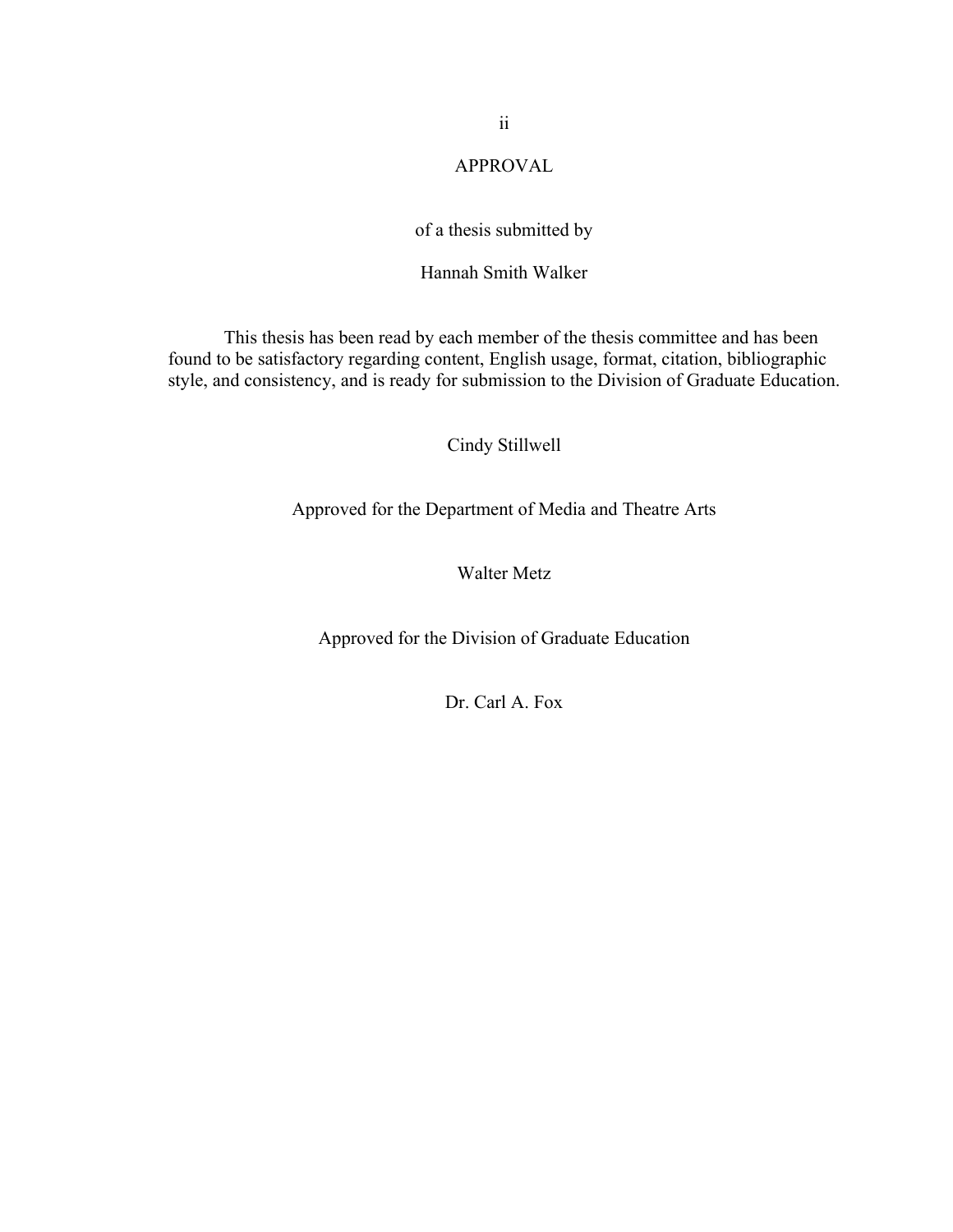# STATEMENT OF PERMISSION TO USE

In presenting this thesis in partial fulfillment of the requirements for a master's degree at Montana State University, I agree that the Library shall make it available to borrowers under rules of the Library.

If I have indicated my intention to copyright this thesis by including a copyright notice page, copying is allowable only for scholarly purposes, consistent with "fair use" as prescribed in the U.S. Copyright Law. Requests for permission for extended quotation from or reproduction of this thesis in whole or in parts may be granted only by the copyright holder.

Hannah Smith Walker January 2009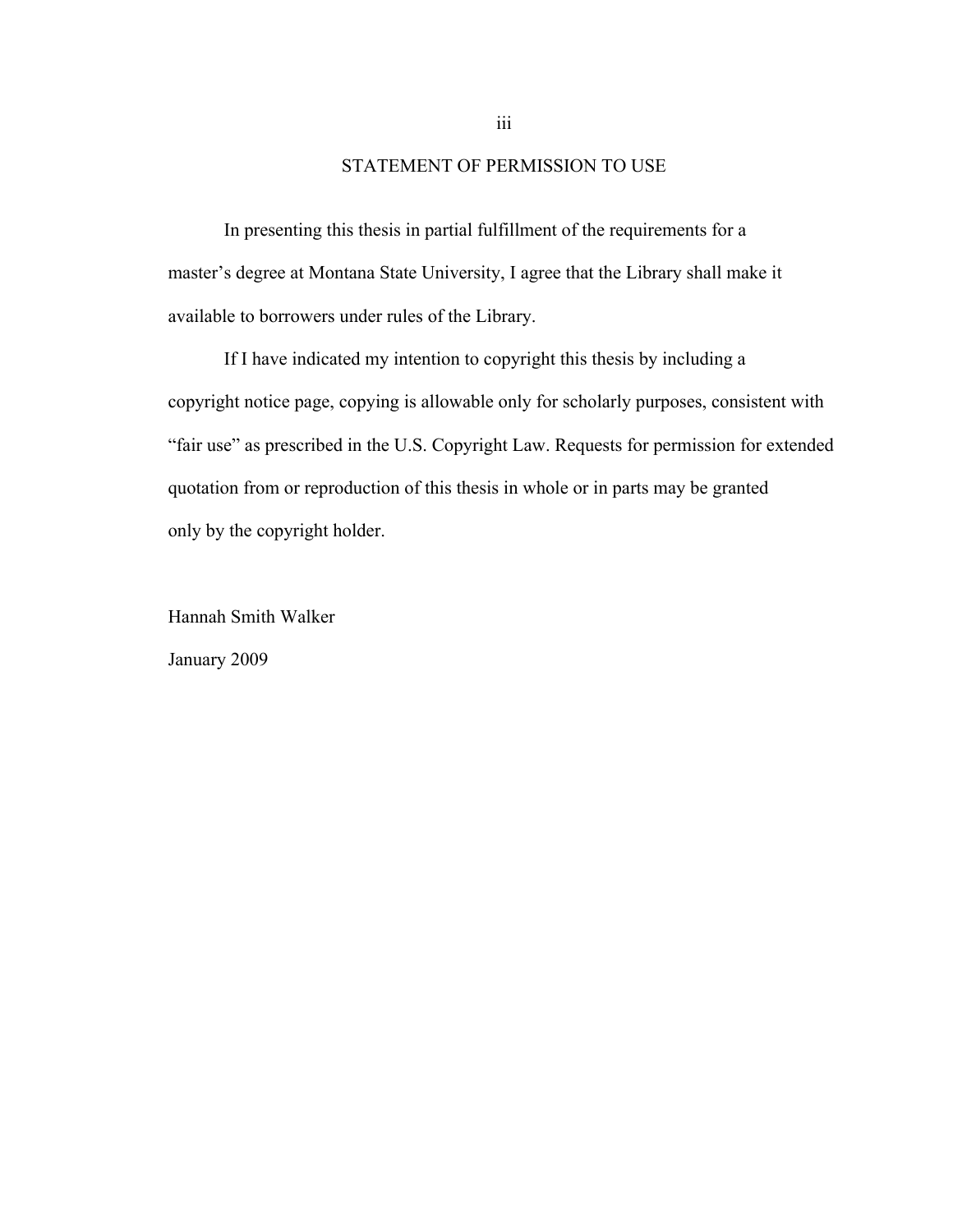# DEDICATION

This thesis is dedicated to my husband, Mark. Without his love and support, I am not sure how I would have found the strength and inspiration to create my film, develop my thesis, and to dare to envision *PodclassTV*. I would also like to thank Jessie Lindquist for her friendship and educational guidance, and my academic advisor, Cindy Stillwell for her insight and desire to see me graduate. In addition, I want to thank Mom and Ace for all their encouragement and unwavering confidence. And finally, a big thank you to Dad, Linda, and Grandpa Smith for their love and gift of my video equipment.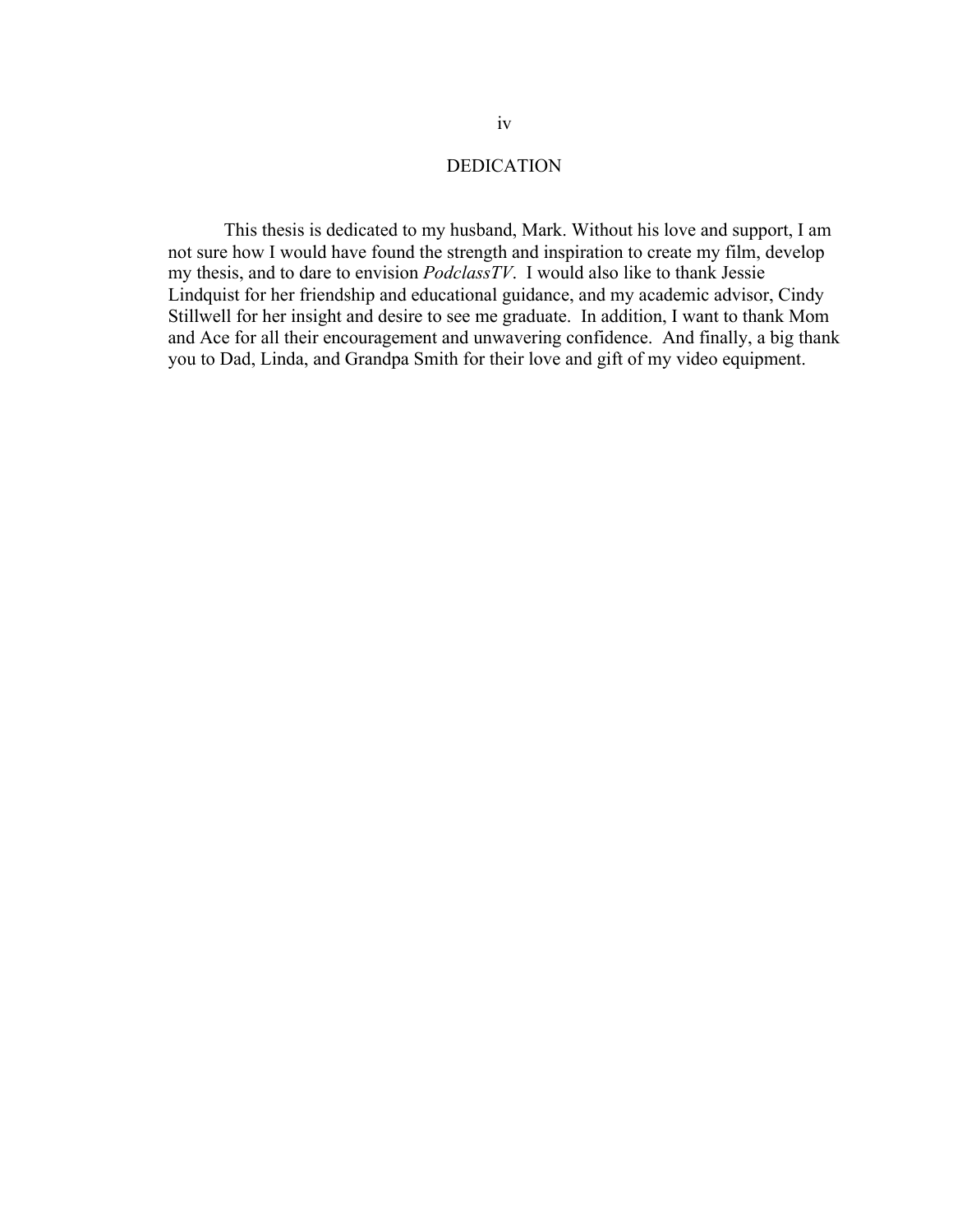# TABLE OF CONTENTS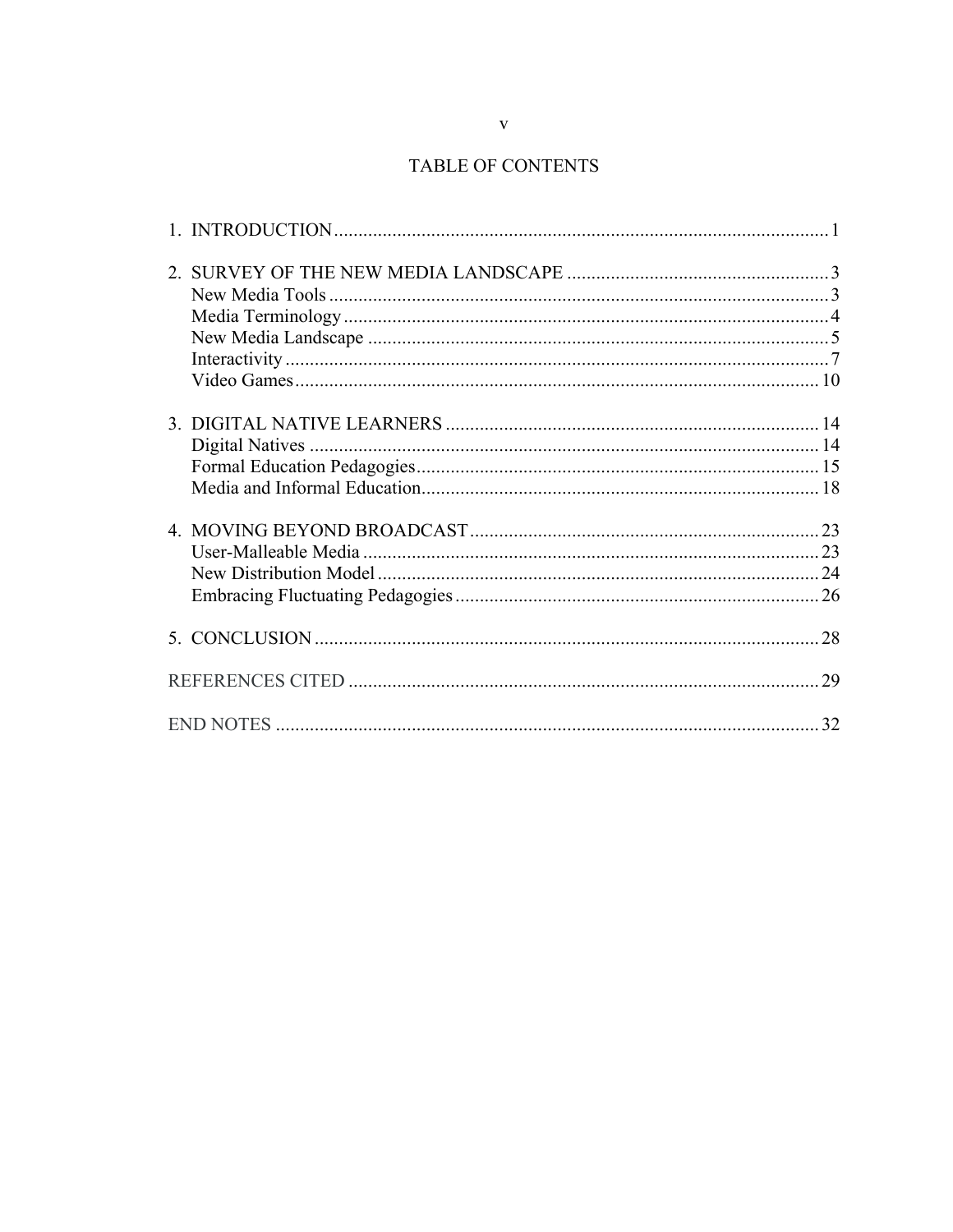# ABSTRACT

This thesis is a synthesis between the use of new media in the children's documentary, *Why don't we ride zebras?,* the use of technology in both formal and informal education, and the convergence of user-malleable media ideal for educationbased documentaries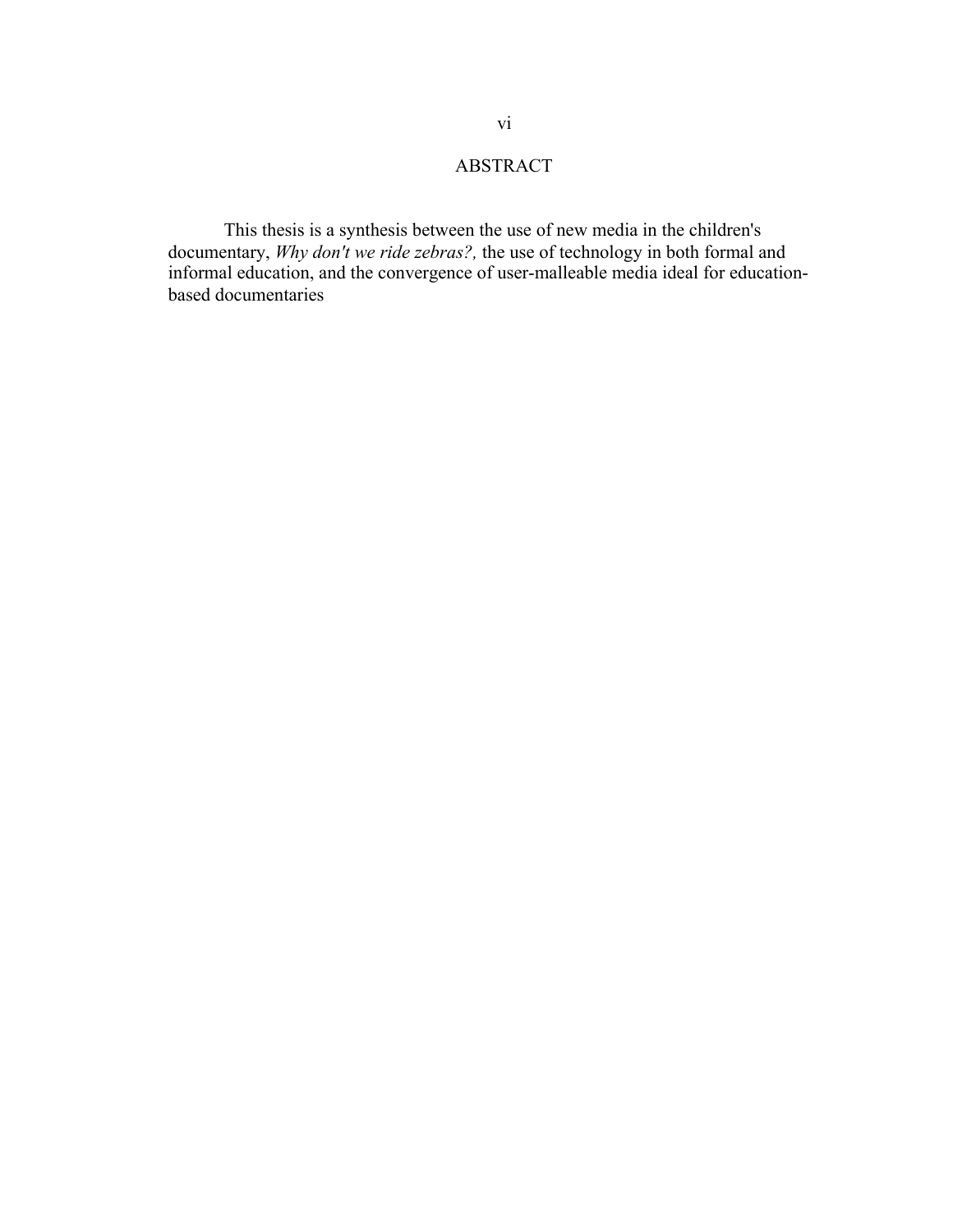#### INTRODUCTION

Within this thesis, I will attempt to create a synthesis between my thesis film, *Why don't we ride zebras?* (a partially animated children's documentary about animal domestication) and three seemingly disparate fields: new media, education, and documentary. My intention is to blur the line between science and natural history filmmaking, formal and informal education, and technology so I may conceptually hone an emerging user-malleable documentary mode ideal for fluctuating pedagogies and the new media landscape.

The actual definition of documentary varies from filmmaker to filmmaker. John Grierson was the first to coin the word and define it as "the creative treatment of actuality", yet the "father of documentary", Robert Flaherty, believed documentary to be "the film of discovery and revelation" (Ellis 5). Even today's Oxford dictionary definition, "a movie or a television or radio program that provides a factual record or report" is under debate because it does not include exceptions to the rule like experimental, poetic and reflexive modes of documentary. So for the purpose of this thesis, I believe documentary (including "science and natural history films" and "educational films") to be a realistic form of fiction that viewers expect to be true.

On the surface, my film, *Why don't we ride zebras?* may appear similar to traditional children's documentaries. However, it was created with new media tools, designed specifically for the new media landscape, and shaped for an audience of Digital Native<sup>1</sup> learners. In addition, it is intended to move beyond broadcast by embracing usermalleable media<sup>2</sup>, a new distribution model, and fluctuating pedagogies. The film itself is

1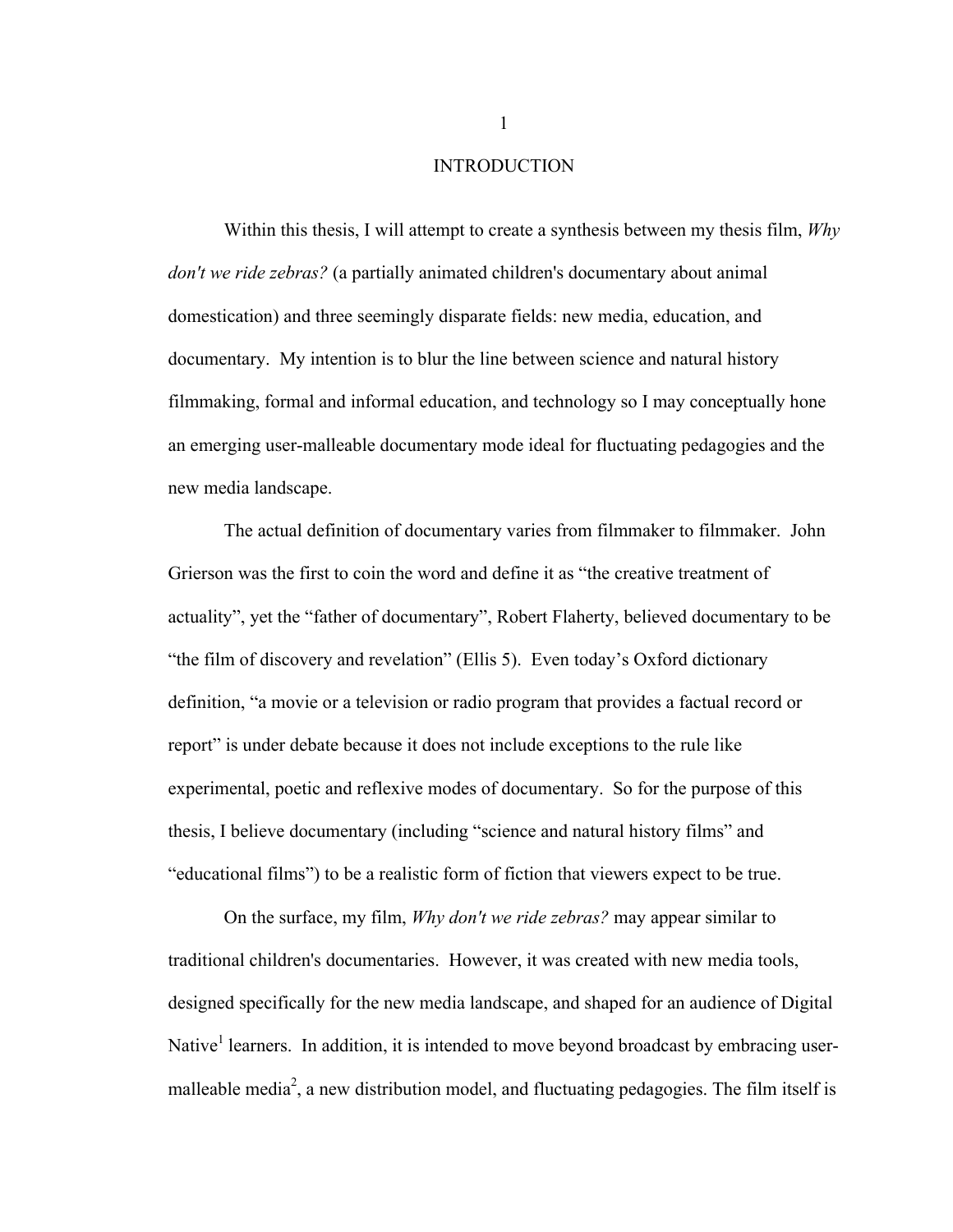only one part of what is to be a fully interactive learning experience for a web portal I am developing called *PodclassTV*<sup>3</sup> .

To date, I have spent many years studying documentary filmmaking and science. Recently, I have also begun immersing myself in the new media landscape, learning new tools and ideas so that I can take my films to the next level. At this time, much of the technology I need is not readily accessible to create all of the interactive experiences that will be available on *PodclassTV*. Therefore, for the purpose of this paper, I will discuss the user-malleable component of *Why don't we ride zebras?* conceptually. In addition, I will refer to my thesis film as "*Zebras*" to save time and avoid confusion since the title is in the form of a question.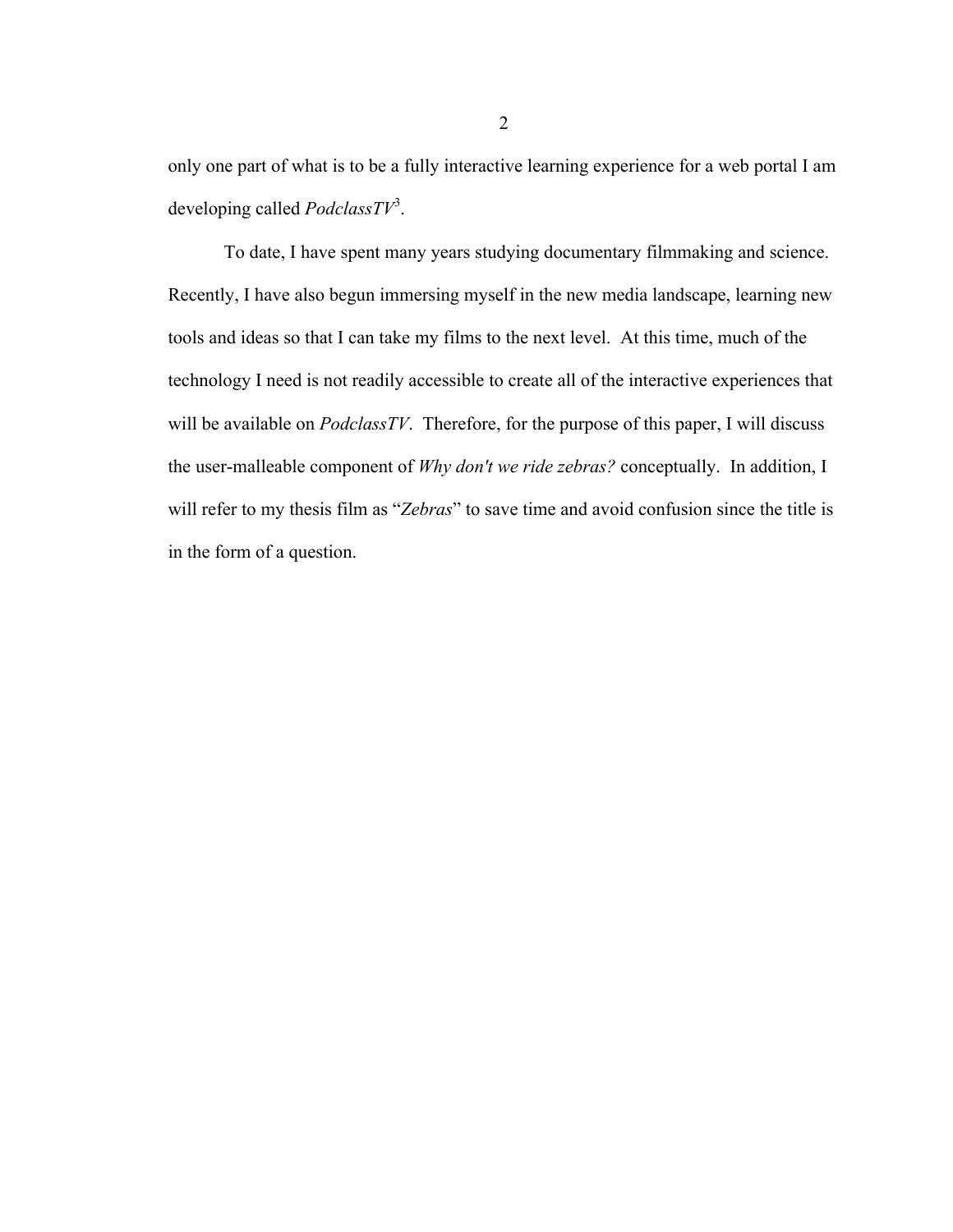#### SURVEY OF THE NEW MEDIA LANDSCAPE

#### New Media Tools

Just fifteen years ago, it would have been extremely difficult, if not impossible for any one person to shoot, edit, and animate a documentary similar to *Zebras*, both technically and financially. However, today it is possible for "one-man/one-woman band" filmmaking due to the proliferation of affordable prosumer technologies, new media tools, and online erudition. Currently, individuals can buy a broadcast quality HD video camera system and a personal computer with non-linear editing software for under \$10,000 whereas 10 years ago, broadcast-quality equipment and an editing system cost approximately 10 times more than it does today.

New media tools have also freed some filmmakers from time consuming and expensive classroom training. Recently, I downloaded inexpensive tutorial lessons to teach myself the skill of animation. This is a skill I thought would require years of formal education, but instead I utilized online training sites like *Cartoon Solutions*<sup>4</sup> and Cartoon Smart<sup>5</sup> to download drawing/animation tutorials, as well as animation "character packs<sup>6</sup>... The character packs made it possible for me to add the pre-animated characters directly to my film without having existing knowledge of animation. This was instrumental to my editing/creative process. The pre-animated characters were only place-holders, but they allowed me lay out the scenes and figure out crucial timings. Consequently, within a few months, I learned to manipulate, customize, and animate the character packs, as well as learned to create my own characters from scratch.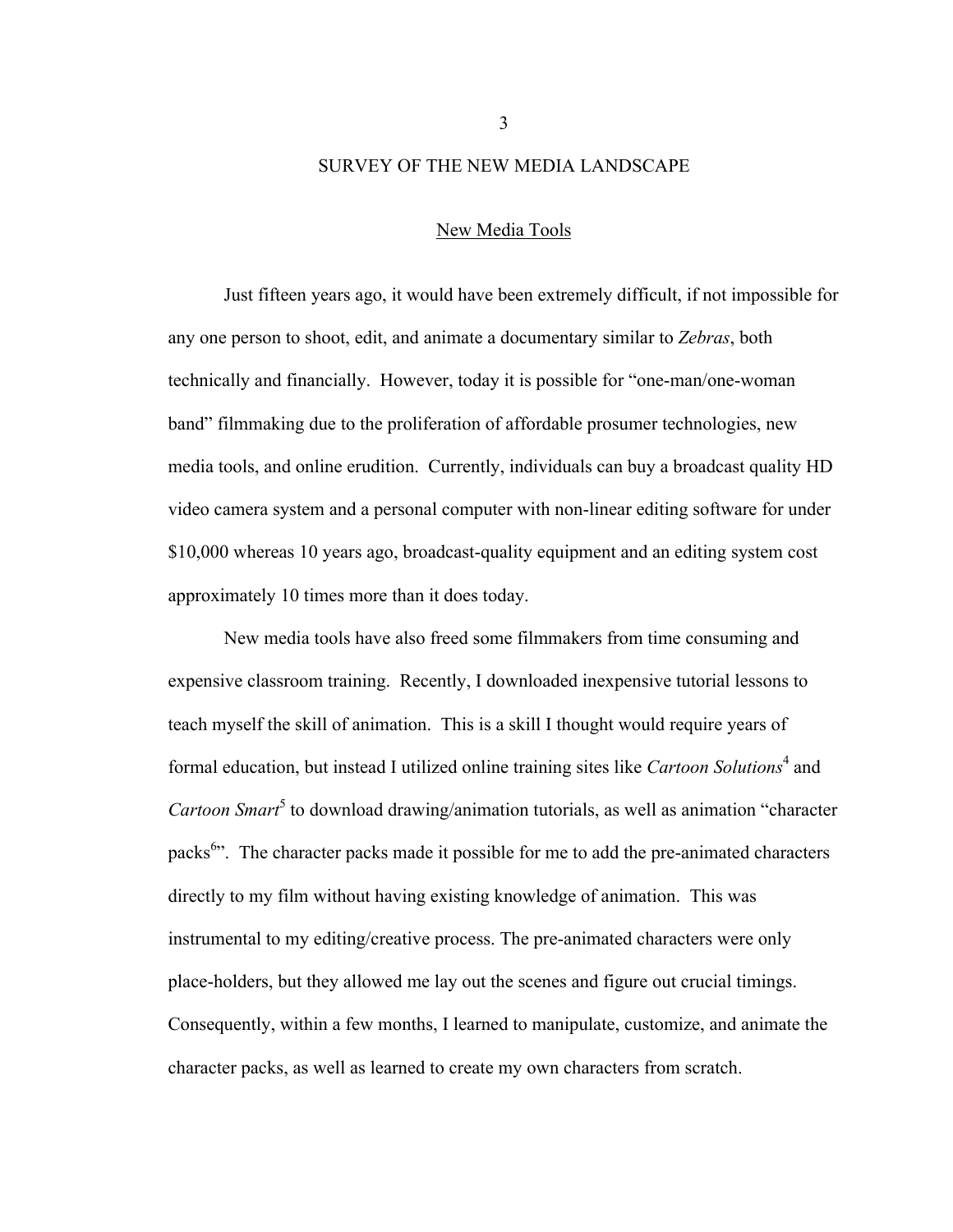In addition, I used online video portals like *YouTube*<sup>7</sup> and *Flickr*<sup>8</sup> to share my animation progress with other animators. Sites like these facilitate free distribution of content around the world. This revolution in distribution and content creation could be considered the metaphoric equivalent to the pencil. As a result, the average person can now create audio-visual media for very little monetary expense and can share their work for free. Broadcast producers no longer have sole power to determine what content gets seen and what does not.

# Media Terminology

To define "new media", I will start with today's definition of "media" according to *Wikipedia*<sup>9</sup>, although the definition could change tomorrow, or in a few minutes.

**media** (Singular: **Medium**) are the storage and transmission tools used to store and deliver information or data. It is often referred to as synonymous with mass media or news media, but may refer to a single medium used to communicate any data for any purpose.

Historian, Lisa Gitelman, author of *Always Already New: Media, History, and Data of Culture*, defines media in part "as socially realized structures of communication, where structures include both technological forms and their associated protocols, and where communication is a cultural practice, a ritualized collocation of different people on the same mental map, sharing or engaged with popular ontologies of representation" (7). Media Scholar, Henry Jenkins, author of *Convergence Culture: Where Old and New Media Collide* distinguishes media from the actual "delivery technologies" (e.g., television sets, phonographs, computers, etc.). "Delivery technologies" include CD's, MP3s, and 8-track tapes, whereas the recorded sound is the actual medium. Jenkins goes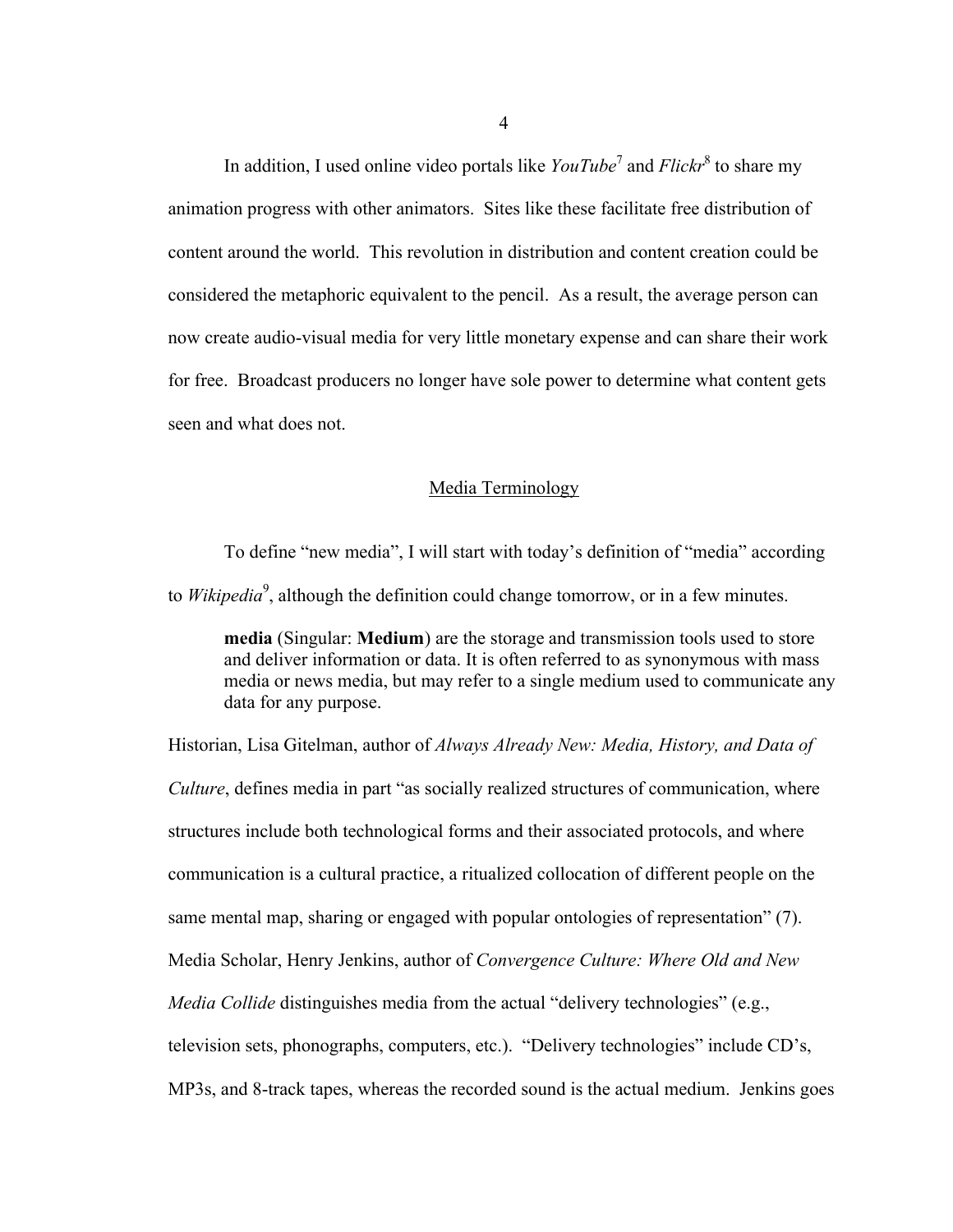on to say "delivery technologies become obsolete and get replaced; media, on the other hand, evolve" (13).

So what exactly is new media? Today's *Wikipedia* authors define new media simply as "a term meant to encompass the emergence of digital, computerized, or networked information and communication technologies in the later part of the 20th century". Yet, a more elaborate definition from media scholars, Jay David Bolter and Richard Grusin defines new media as:

…refashioned and improved versions of other media. Digital visual media can best be understood through the ways in which they honor, rival, and revise linearperspective painting, photography, film, television, and print. No medium today, and certainly no single media event, seems to do its cultural work in isolation from other media, any more than it works in isolation from other social and economic forces. What is new about new media comes from the particular ways in which they refashion older media and the ways in which older media refashion themselves to answer the challenges of new media (15).

History teaches that new media will inevitably become old media as new technology emerges. Jenkins claims, "old media never die—and they don't even necessarily fade away. What dies are simply the tools we use to access media content—the 8 track, the beta tape"  $(13)$ .

# New Media Landscape

A 2005 Kaiser Foundation Report entitled *Generation M: Media in the Lives*

*Media of 8–18 Year-Olds* points out that a mere 50 years ago,

…the US media landscape included TV, radio and records, movies, and print media. Fewer than five years into the 21st century, the media landscape encompasses broadcast, cable, and satellite TV, the TV remote control, the VCR, the DVR, print media (books, magazines, newspapers), various audio media (broadcast, satellite, and cable radio, tapes, CDs, digital recordings – all of which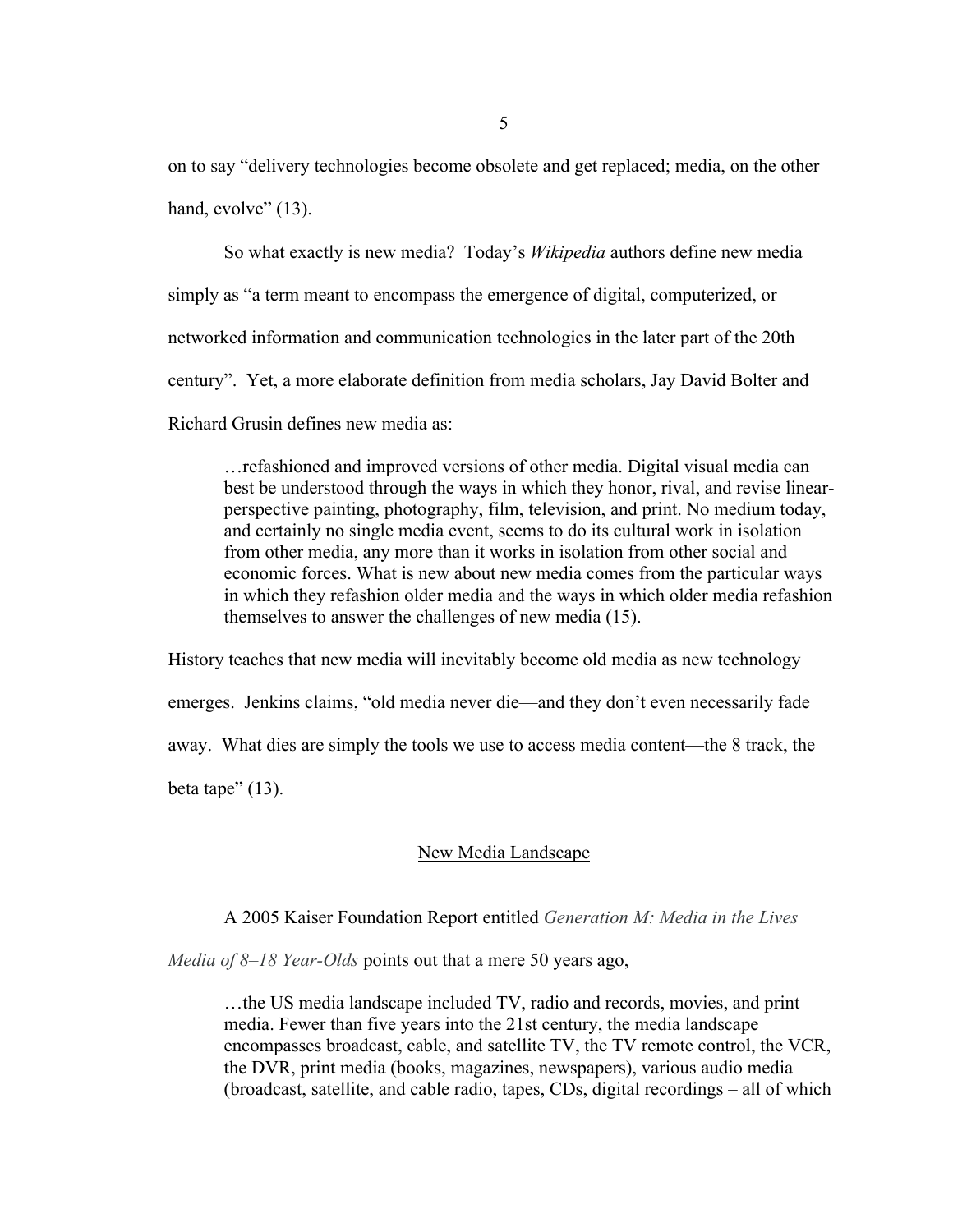are now highly portable), personal computers and the various on-line activities they allow (e.g., World Wide Web, e-mail, instant messaging, gaming, music and video streaming), video games (both TV-based and handheld), and portable telephones that connect to the Internet and do most of what any digital screen will do (Roberts et al. 1).

While creating *Zebras*, I attempted to utilize many facets of today's new media landscape by incorporating cloud computing<sup>10</sup>, online media resources, emerging delivery technologies (e.g., blogs, wikis, video portals, etc.), and online social networks. Cloud computing helped me share multiple rough cuts remotely and in near real-time with advisors by uploading versions of the whole film to a password protected site. I also utilized online resources like *iStockphoto<sup>11</sup>* and *Pond5<sup>12</sup>* to provide free low-resolution stock footage files for my rough cut. Once my film was approved, I was able to purchase and download the full resolution files instantaneously. Additionally, I worked with peers to create/maintain a wiki<sup>13</sup> on education and interactivity. I also created a *PodclassTV Blog*<sup>14</sup> to share my ideas on new media, education, and interactivity. My blog also housed all my animation attempts and clips from *Zebras*. This has been extremely beneficial for both my thesis research and the creation of my film because my family, friends, and peers have read my posts and seen parts of my film, which resulted in feedback/support. My blog also serves as a universally accessible storage receptacle for links to everything I find on education and new media. I have found many of these important links by utilizing social networks like *Twitter*<sup>15</sup> and *Facebook*<sup>16</sup>. The social networks have been instrumental to sparking ideas for the creation of *PodclassTV*. Finally, I embraced the new media landscape by keeping *Zebras* brief enough to be viewed on *YouTube* and by recording alternative narration for the interactive versions that will be available on the *PodclassTV* website.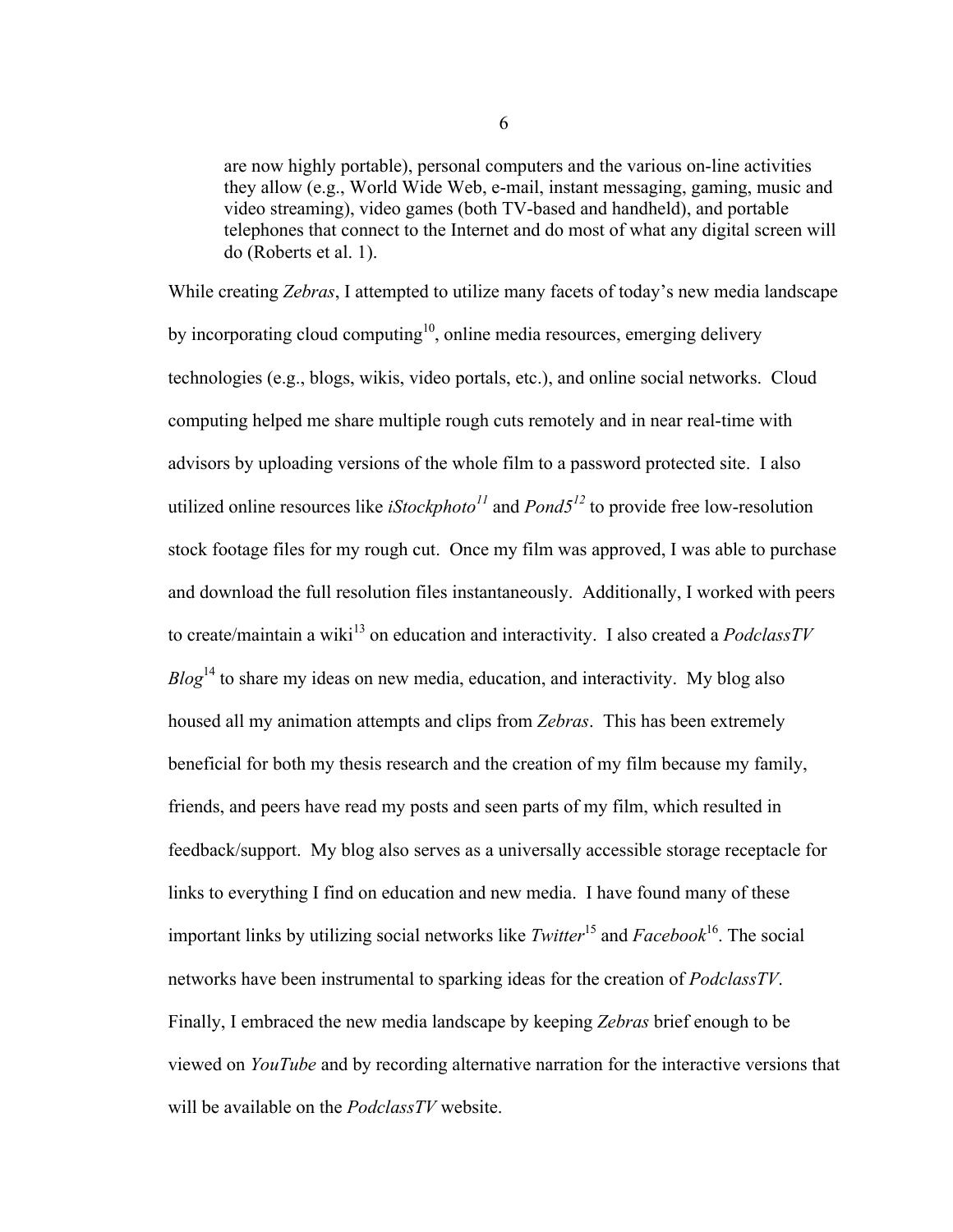#### Interactivity

The World Wide Web can be considered the core of what is today called new media and it also seems to be evolving its own set of ambiguities. Many refer to the current Web model as Web 2.0, while Web 1.0 reined before the "Dot Com Bubble" burst<sup>17</sup>. *Wikipedia's* definition is as follows:

**Web 2.0:** a living term describing changing trends in the use of World Wide Web technology and web design that aims to enhance creativity, information sharing, collaboration and functionality of the web. Web 2.0 concepts have led to the development and evolution of web-based communities and hosted services, such as social-networking sites, video sharing sites, wikis, blogs, and folksonomies<sup>18</sup>.

With all these terms aside, I believe the key concept to what is currently called

"new media" and "Web 2.0" is user interactivity. In 1984, scholar R. E. Rice explains

new media as "communication technologies…that allow or facilitate interactivity among

users or between information (Rice 35). Media scholars, David Croteau and William

Hoynes, authors of *Media Society: Industries, Images and Audiences* further elaborate by

saying:

…the line between producer and receiver is blurred. Such as Internet replaces the "one-to-many" model of traditional mass communication with the possibility of a "many-to-many" web of communication. Any individual with the appropriate technology can now produce his or her online media and include images, text, and sound about whatever he or she chooses (303).

The first actual interactive television program aired in the 1953. It was called

*Winky Dink and You*. This series starred a boy and his dog that were forever getting into trouble. As a result, the narrator implored the television viewers to come to Winky's rescue by drawing simple objects like a set of stairs or a raft so he and the dog could escape evil villains. Yet, in order to interact with the television without damaging it,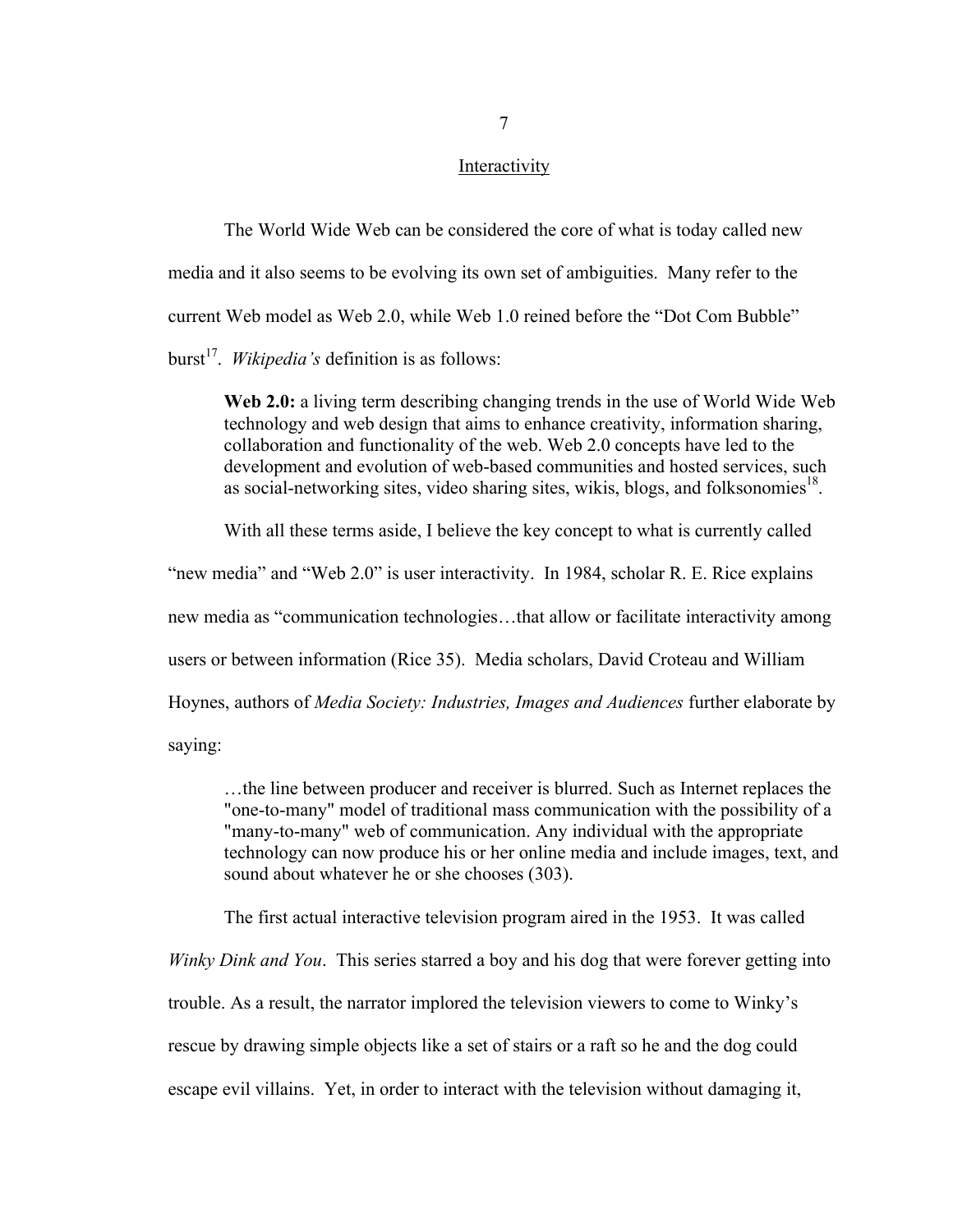parents needed to purchase a kit of special crayons, a "magic eraser", and a plastic screen so the children could draw directly over the television screen (Jones 239).

Since the 1950's, the world has seen progress with the "many-to-many" interactive models for video games and interactive websites, but little improvement has occurred with interactive television. Interactive television (iTV) is sometimes described as "lean back" interaction (McPherson 199). This is in contrast to the computer-oriented "lean forward" experience of a keyboard, mouse, and monitor (Bedigian). Currently, iTV ranges from low interactivity (e.g., using the remote to change volume/channels), moderate interactivity (e.g., utilizing Digital Video Recording Devices, Video on Demand, etc.), to high interactivity (e.g., viewers casting votes for characters in reality TV programming, using "enhanced viewing" options, etc.).

Interactivity also occurs when viewers choose to participate with television programs. Younger children (3-7 years) are usually avid participants during their favorite programming (i.e., singing along with *Sesame Street* characters, dancing with the *Wiggles<sup>19</sup>*, etc.). A successful Nickelodeon program, *Blue's Clues*, employs a similar method. Older children with more developed problem solving skills typically find this program too repetitive, but it is ideal for pre-school or younger children. The program stars a young man and his animated dog, Blue. In each show, the young man encourages the viewers to help solve a mystery by revealing three clues. Upon first viewing, most children do not actively participate. But upon subsequent viewing, most call out the answers to the clues earlier and earlier with building enthusiasm (Crawley et al. 275).

8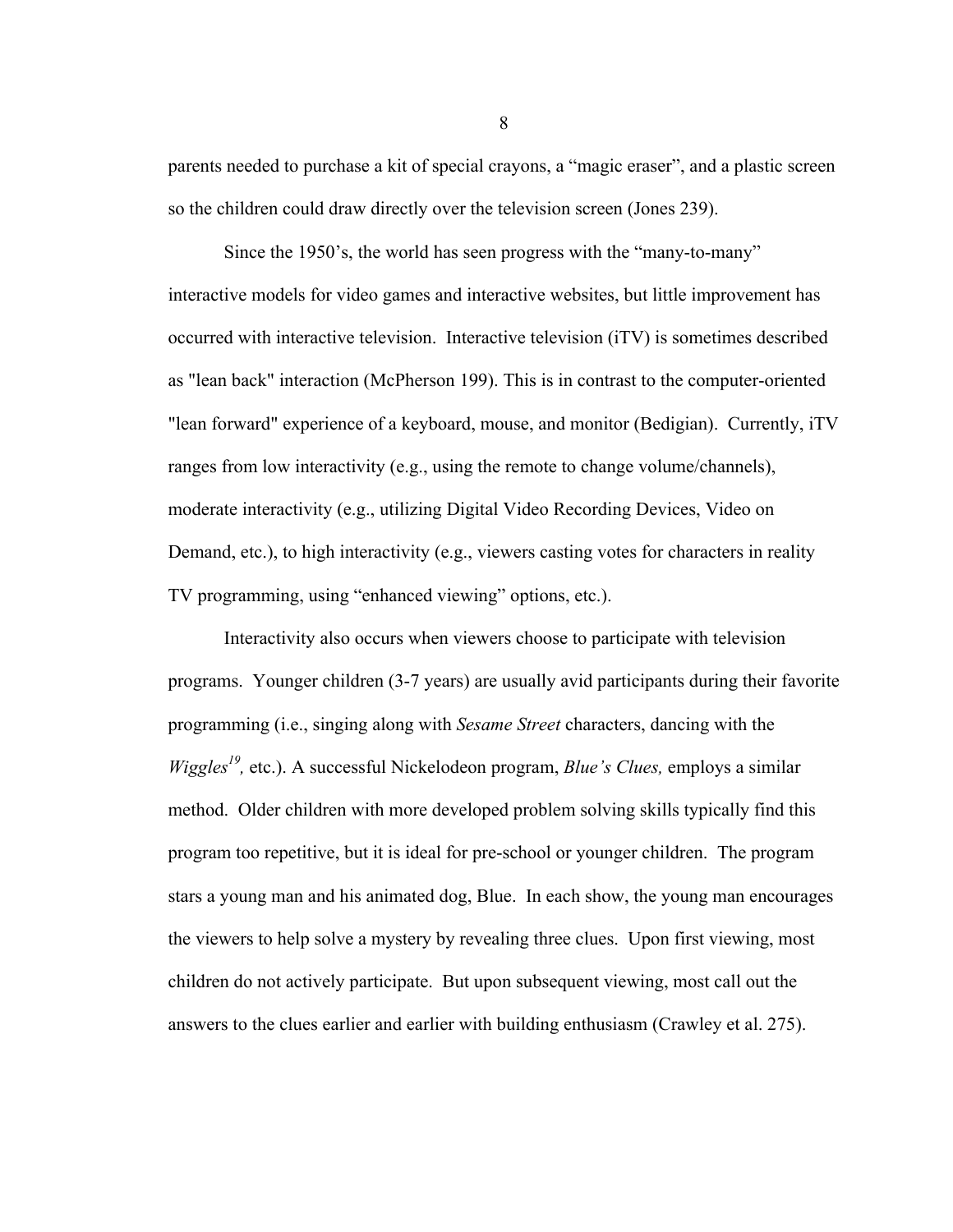Several cable channels, like *CNN* and *Current TV* are starting to move past the "one-to-many" model of interactivity by offering "enhanced viewing" and "usergenerated-content" options. With a click of the remote, a *CNN* viewer is taken to an "enhanced viewing" screen. The newscast is still available, but it is smaller, and now there are options to see still images and read breaking news, sports, and entertainment stories. Another version of the "many-to-many" model of interactivity on television takes place on *Current TV*. This channel/website appeals to a much younger base than *CNN* and encourages user-generated-content and user-generated-advertising. Viewers shoot their own documentaries/news stories/advertisements then upload the clips to the *Current TV* website. Then the shows and advertisements with the highest ratings are broadcast on the *Current TV* television station. The advertisement creators receive monetary compensation for their ads, and the documentary/news filmmakers get exposure for their issue and/or career. This user-generated content makes up 30% percent of the televised programming (Peck 17).

The most exciting moment I witnessed on *Current TV* occurred during the 2008 presidential election. It was called "Hack the Debate". *Current TV* and the microblog site, *Twitter*<sup>20</sup> teamed up to make it possible for text comments from *Twitter* users to appear on the *Current TV* channel in real time during the debate. For example, when Obama spoke of education in the second debate, he made a disparaging remark about video games. As a result, the bottom portion of the screen was inundated with *Twitter* users texting examples of pro-educational video games.

9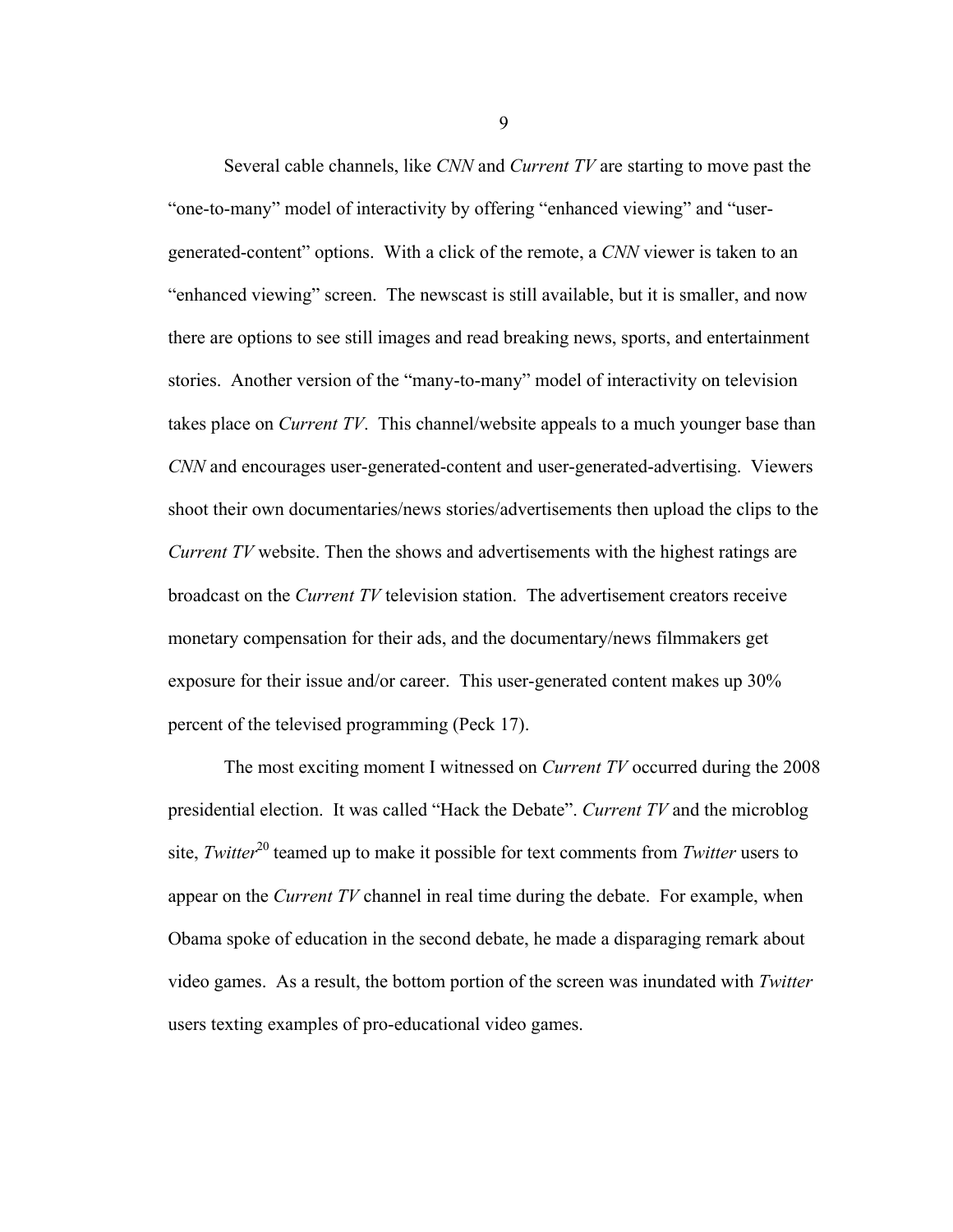#### Video Games

Thus far, video games seem to have the most potential for interactivity. In 2002,

the US video game industry made over \$10.3 billion, and the profits are steadily

increasing (RocSearch). Part of the success may be attributed to the fact video games can

be developed for almost any visual delivery technology:

### • **television:**

game consoles: *Nintendo Wii*, *LeapFrog*<sup>21</sup> , *Microsoft Xbox* etc.

satellite/cable interfaces: games available on most DVR/*TiVo*<sup>22</sup> menus

#### • **personal computers:**

Software based games: *Sims, Civilization, Mavis Beacon Typing, etc.*

Massively Multiplayer Online Role-Playing Game (MMORPG $^{23}$ ): (requires software, a subscription, and online connection): *World of Warcraft, Second Life*, *Dungeons and Dragons, Spore24 , etc.*

Internet browser games: (requires plugins like *Flash* and *Java* to run games straight from browsers like *Network Explorer* or *Firefox*): *NeoPets, Club Penguin, Webkinz, Freerice, etc.*

Online application games: (requires an account within social network sites like *Facebook*, *Myspace*, etc.) *TopFriends, Zombies, Causes, iLike, etc.*

# • **portable devises:**

iPhone cellphone applications: (many available for free or nominal fee) *iBeer, Flick Fishing, Ocarina, UrbanSpoon, Topple, etc.*

Mobile games for SmartPhones: *MySims, Spider Solitaire, Clue, etc.*

Games for portable media players like *iPod Touch*, the *Amazon Kindle, etc.*

Handheld Games: *Nintendo Gameboy, Playstation PSP, etc.*

GPS Navigation System Games: *Garmin Games*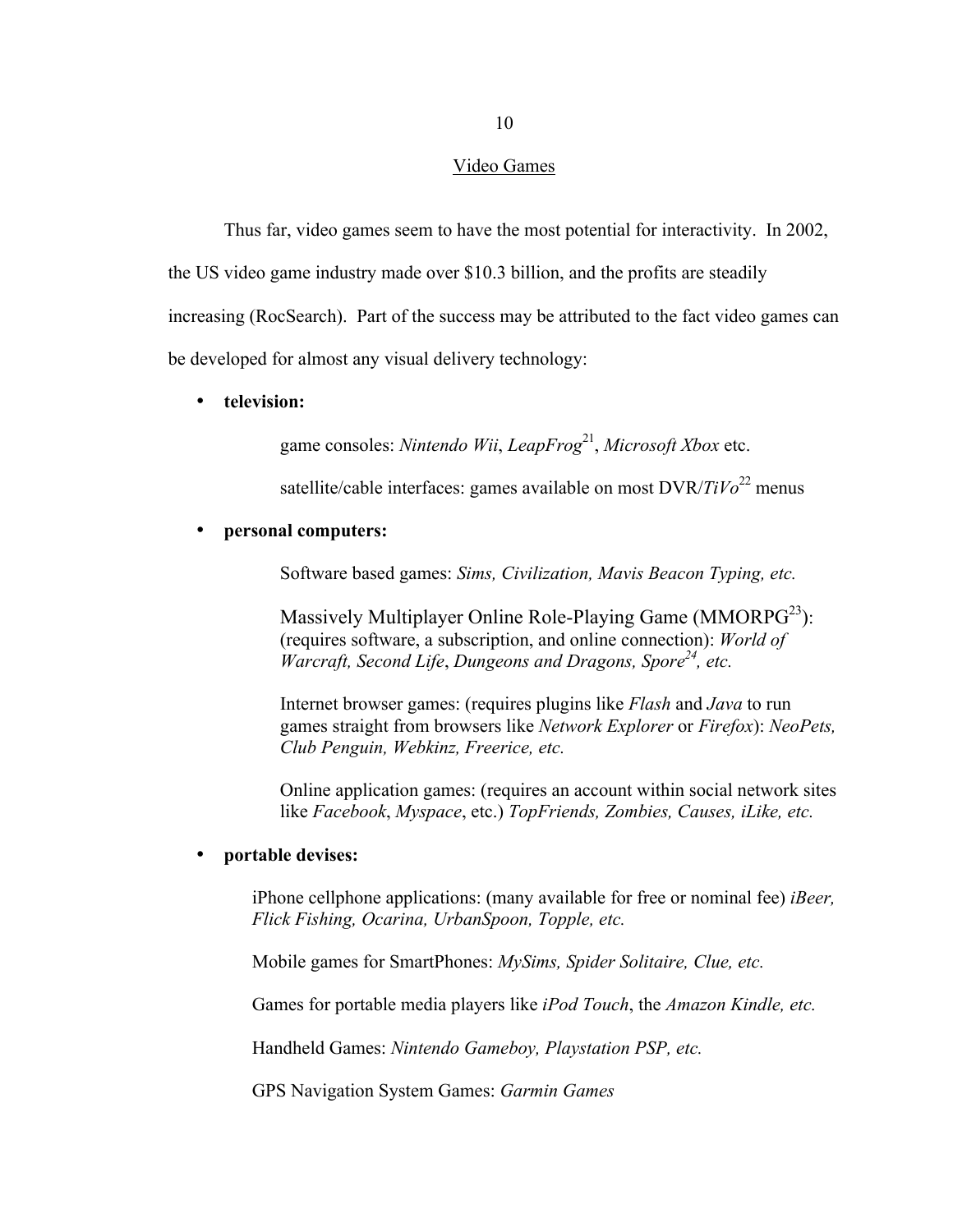To date, the computer has the most interactive experience options available. Video games can run off computer software, the Internet, or a combination of both. They can also run directly from web browsers like *Firefox* and *Internet Explorer*. In addition, game developers can design open source games, called "applications" using SDKs (software development kits) and offer the applications to social networking sites like *Facebook*, *Myspace<sup>25</sup>* , and *Flickr*. These applications are usually free, but users have to tolerate advertisements.

The most exciting growth of the interactive game industry is happening on cell phones. For years, games like *Solitaire* and *Hearts* have been available, but it is only recently that the more graphically intense games could be played on cell phones. The advent of the SmartPhone<sup>26</sup> (e.g., *iPhone, Zune, Blackberry,* etc.) has revolutionized how people interact with mobile phones. Now people can listen to music, take pictures/video, browse the Internet, use GPS navigation, check email, and play games all on one device. *Apple* also followed *Facebook* and *Myspace's* example and allowed independent developers access to the *iPhone's* SDK. This has resulted in an explosion of new games available for the iPhone. Many are free, but most of the in-depth games range from 0.99 cents to \$9.99. I personally have an *iPhone* and am in awe of the extraordinary capabilities of these games. The games can have intricate story lines and gaming levels, amazing graphics, sensory cues (ie. vibrations, buzzes, etc.), and the actual positioning and tilting of the physical *iPhone* drives many of the games. *Ocarina*, is the most popular application on the *iPhone* right now, but it is more than a game; it turns the *iPhone* into an actual musical instrument. Users blow into the microphone like they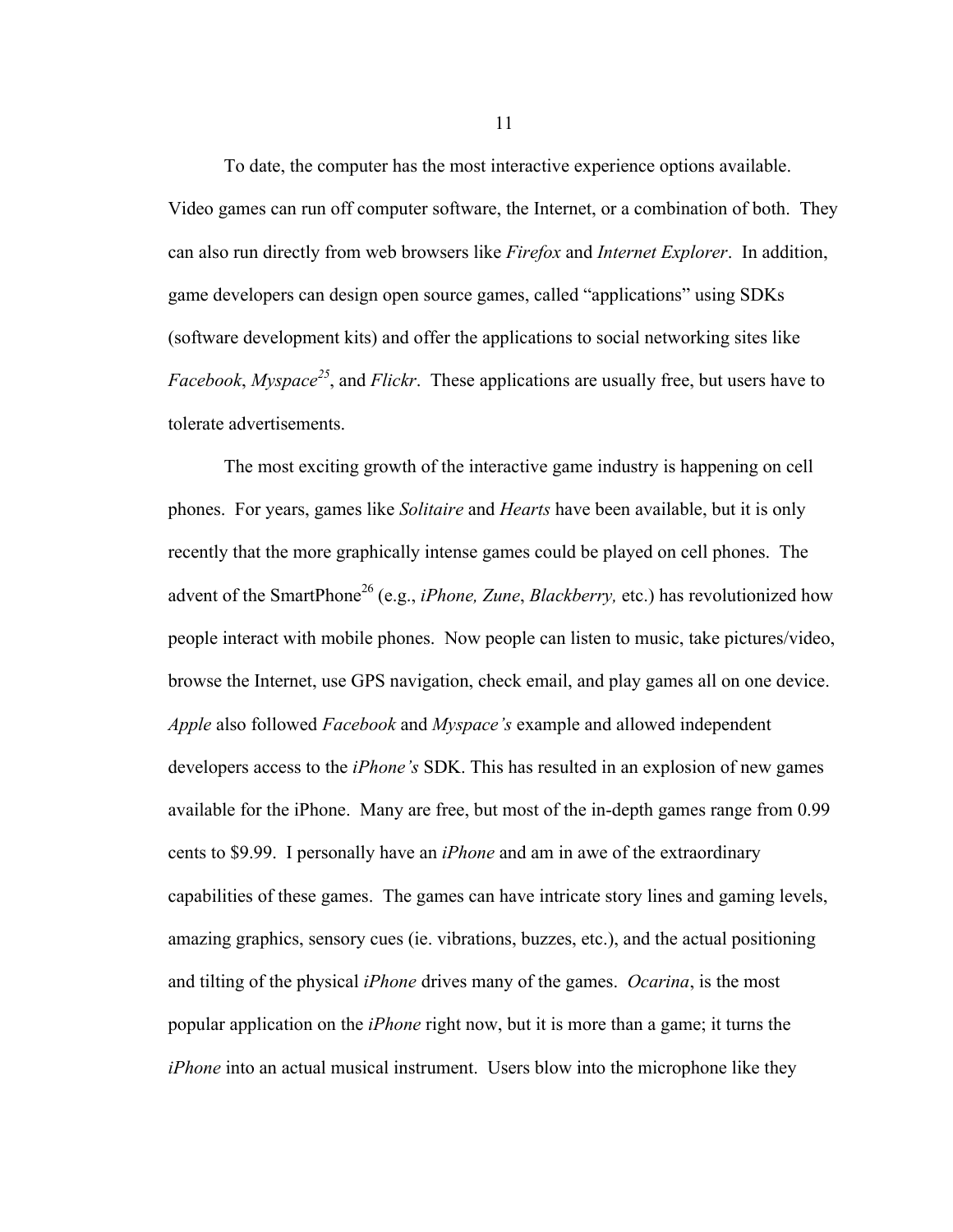would blow into a real *Ocarina* instrument. They can compose songs and allow people around the world to listen live while they are playing. In essence, *Ocarina* has blurred the line between music and video games.

Another brilliant media-blurring game can be found at www.freerice.com. This free game is an example of synergy between a video game, education, and a prosocial  $2^7$ mission. It combines the need to have fun, the need to improve vocabulary skills, and the need to feed starving people. Most online games like *Scrabulicious<sup>28</sup>* may improve vocabulary, but these games are huge time-sinks. I usually end up feeling slightly guilty for playing, but *Freerice* offers users a clear conscious. The object of the game is to answer vocabulary questions correctly, but with every question the player gets right, he or she is awarded 20 grains of rice. After a year's time since the site was launched, millions of users, and the advertising revenue, these virtual grains have added up to over 50 billion grains of real rice (2.3 million pounds) for the UN World Food Program (www.freerice.com).

Many humanitarian efforts have seen the success of *Freerice* and have followed suit. For example, there is a www.freekibble.com site that tests pet trivia and donates dog food to the Oregon Humane Society, and a www.freepoverty.com site that uses a "cup of water" metaphor to donate water to third-would countries while players test their geography skills. Besides these worthwhile imitations, there are real innovations being made in the prosocial and educational video game front. Two sites that list some of the best "serious games" are www.gamesforchange.com and www.socialimpactgames.com. A paramount example of a science education game takes place on a site called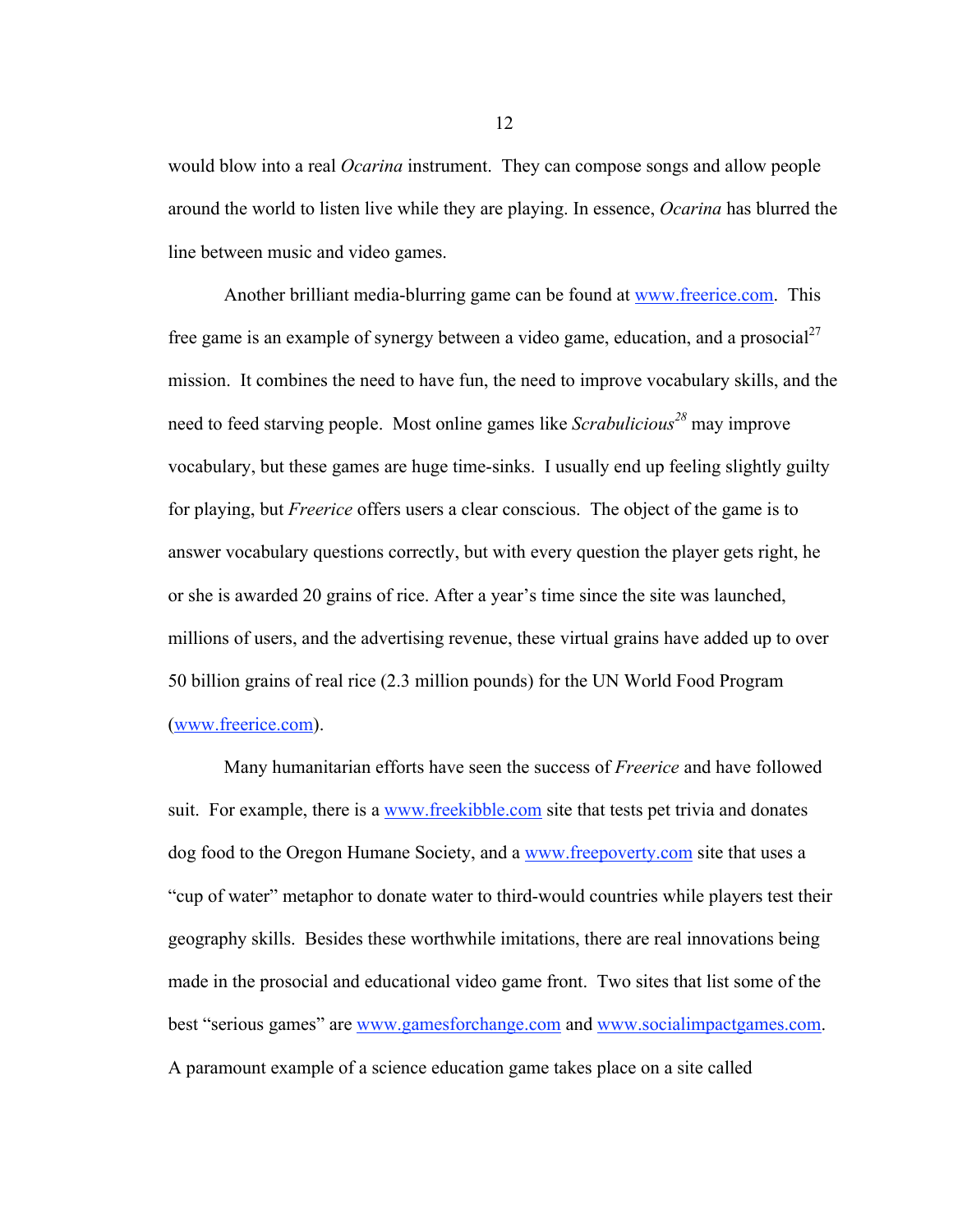www.sodaplay.com. *Sodaplay* teaches adolescents about engineering by encouraging them to build moving stick creatures. They learn the fundamentals of engineering through the trial and error of trying to keep their creatures from collapsing.

The movement for prosocial gaming is building and shows promise, but authors Palfrey and Gasser believe, "In reality, most of the games invented so far with a socially oriented purpose have been less then compelling" (249). Combining prosocial and educational missions with an emphasis on entertainment will need to be core to designing future "serious games<sup>29</sup>", or children/adolescents will continue to choose games like *Grand Theft Auto* and *God of War<sup>30</sup>*. But with the proliferation of open source software, SDKs, and funding sources like Apple's iFund (who donate money to prosocial/ educational game developers) there will be more and more opportunity for creative minds to create a whole genre of serious games. If we continue converging games, education, and prosocial missions, we could potentially reach a generation born in the digital era. These children and young adults live in a reality few people over 30 can comprehend (Yelland 1).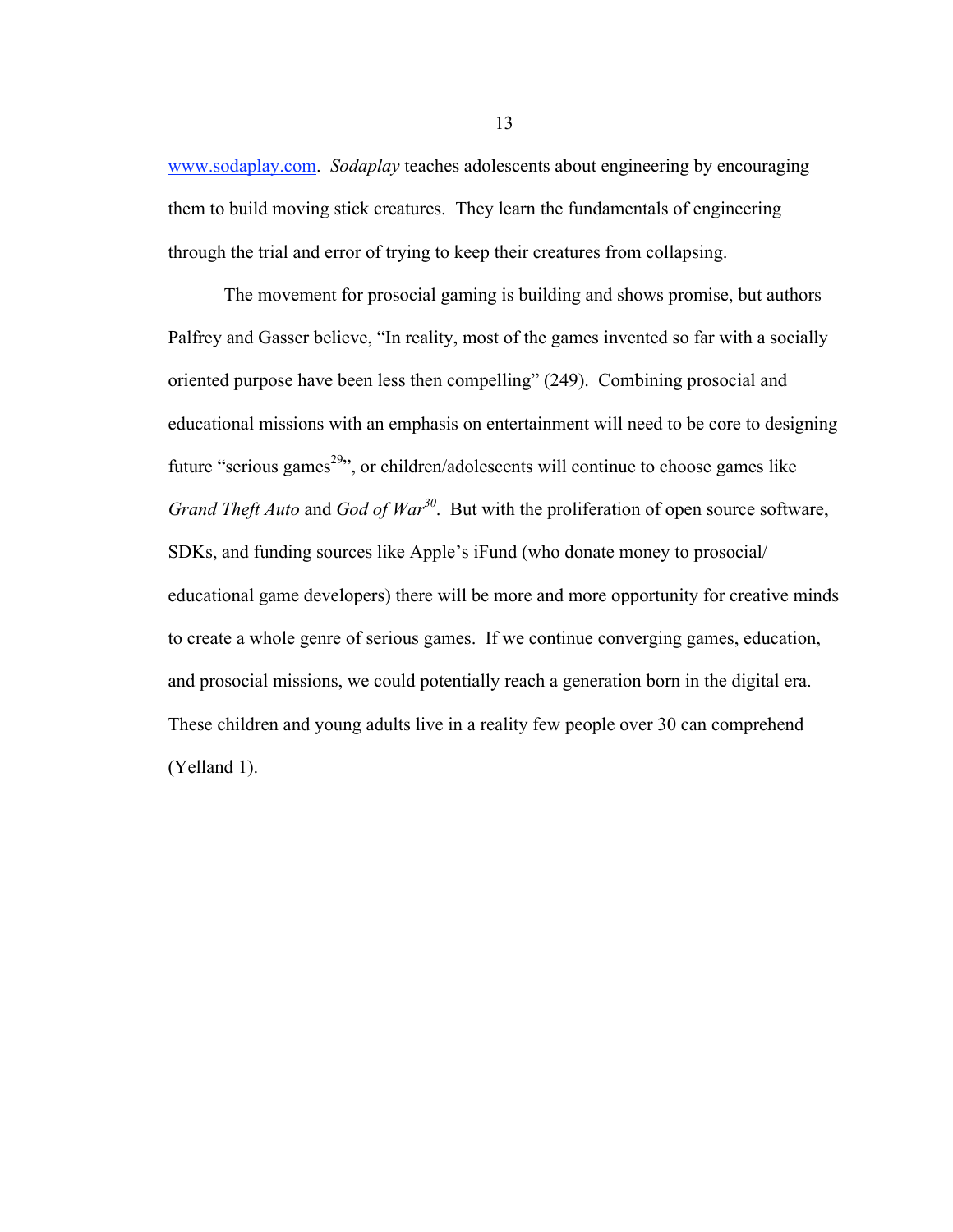#### DIGITAL NATIVE LEARNERS

#### Digital Natives

John Palfrey and Urs Gasser, authors of *Born Digital: Understanding the First Generation of Digital Natives*, use the term "Digital Natives" to describe a generation born after 1980 (1). Other theorists (Howe et al. 2) refer to them as "The Millenials" (born after 1985). These terms mainly refer to a subset of the population who has access to networked technology. There is a great "digital divide" going on today between the world's developed and undeveloped nations (Palfry and Gassar 14). This massive issue is enough to fill many theses, many times over. For the purpose of my thesis and the educational innovations that can be applied with the use of technology, I will be focusing on the Digital Native generation, not the digitally divided population as a whole. Hopefully, concepts from this thesis can be applied to future discourses on the digital divide.

Currently, Digital Natives are the first generation of children and young adults to have the chance to live their entire lives in the digital era. This makes them unique because they did not have to relearn anything. Authors Palfry and Gassar explain,

They learned in digital the first time around; they only know a world that is digital…. (4) They are joined by a set of common practices, including the amount of time they spend using digital technologies, their tendency to multitask, their tendency to express themselves and relate to one another in ways mediated by digital technology, and their pattern of pursuing the technology to access and use information and create new knowledge and art forms…. Digital Natives are tremendously creative…. They express themselves in ways that are very different from the way their parents did at their age. Many Digital Natives perceive information to be malleable; it is something they can control and reshape in new and interesting ways. That might mean editing a profile on *Myspace* or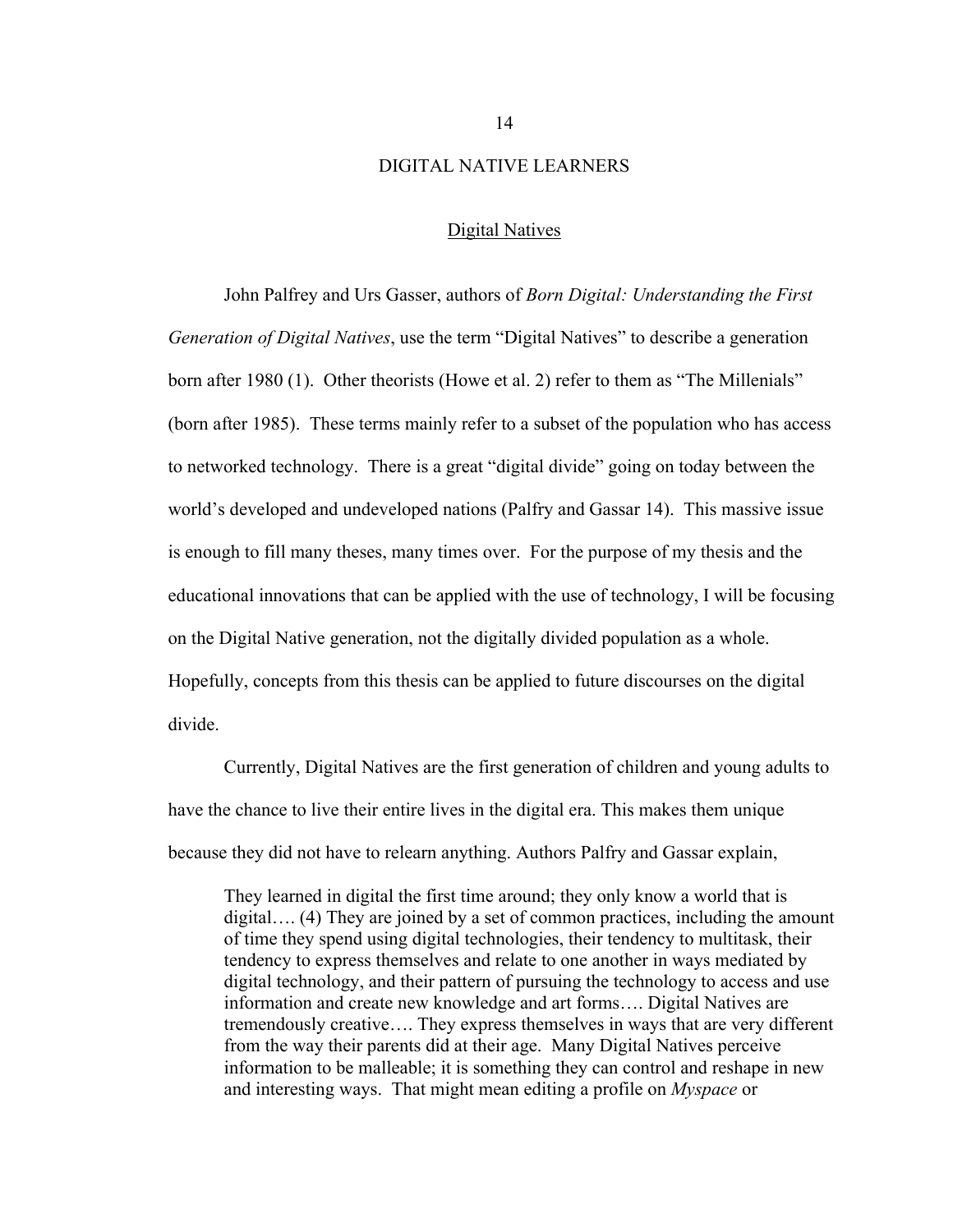encyclopedia entries on *Wikipedia*, making a movie, or online video, or downloading a hot music track.… Whether or not they realize it, they have come to have a degree of control over their cultural environment that is unprecedented (6).

With this generation of young so ready to embrace new technology, and innovation accounting for more than half the economic growth in the US and Britain (McCreedy 1) it is unfortunate that most public school systems are running off a pedagogy that was developed in the 1800's (Yelland 7).

### Formal Education Pedagogies

Digital Natives in America are going to schools that were modeled after factories of the industrial revolution. In the 1800's there was a sudden urban growth surge. With this surge came chaos, riots, and lots of children. Schools needed to be able to keep order and teach children from all nationalities and languages to conform to an industrialized era.

Traditionally, curricula in schools prepared students for an era in which they had to perform mechanistic tasks and learn routines for application. Such methods have long been outmoded, but the back to basics movement has been powerful in lobbying for curricula based on specific content and industrial modes of learning…. What remains is a system created in a previous era with little relevance to the lives of the young people who exist in it (Yelland 91).

If the US is to have a competitive edge in a digital age, schools will need to inspire creativity, build on children's out-of-school experiences (Dede 178), teach critical thinking skills, and stress the importance of innovation, "rather than land, labor and capital" (Yelland 123).This movement for a more progressive pedagogy requires a radical shift away from rote learning and tokenistic busy work. Progressive pedagogies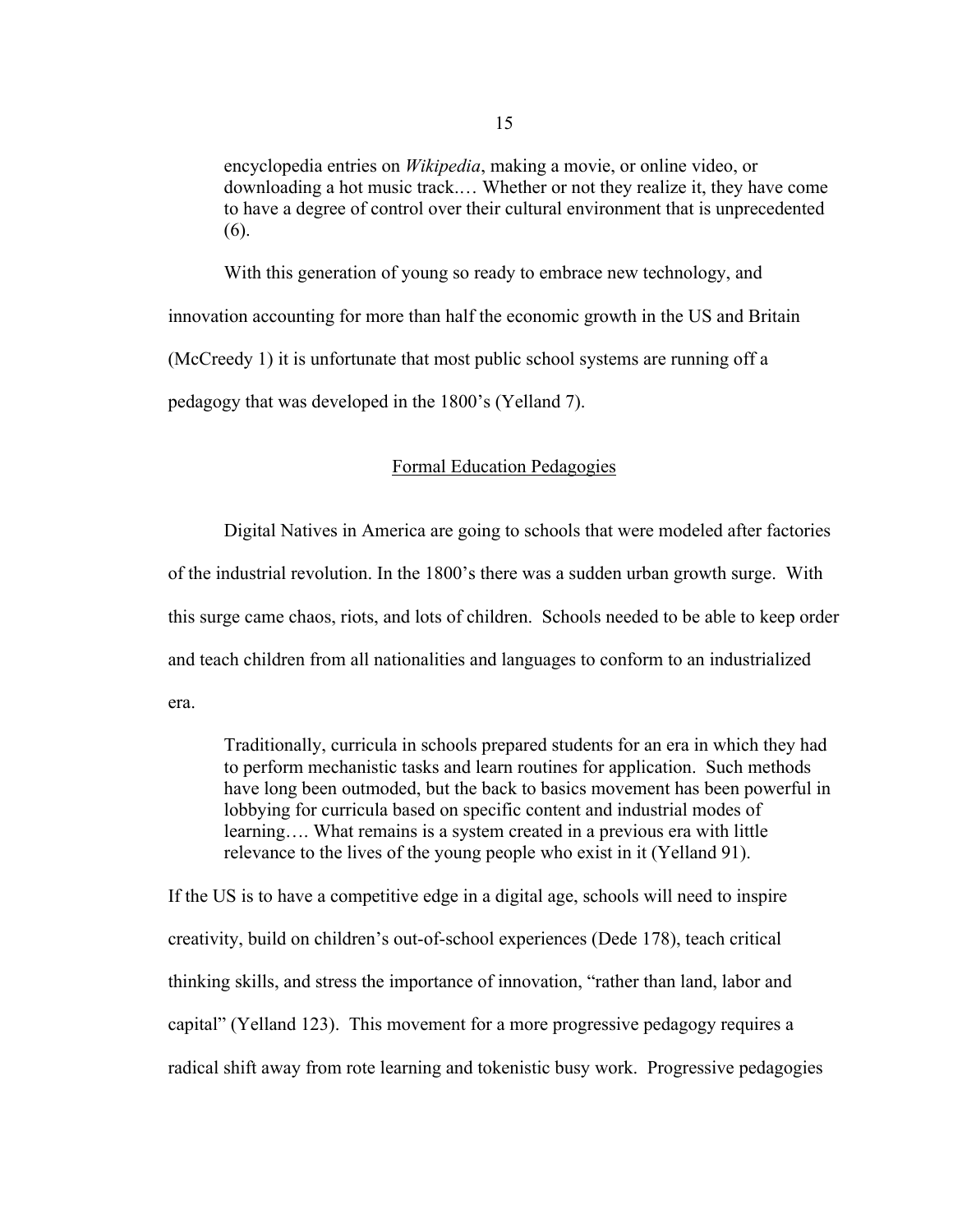stress that higher learning is best achieved when children are actively engaged in learning skills that are relative to their lives (Berube 2). They also advocate for "student led" curricula instead of "teacher led". For example, they believe that "real understanding occurs only when children participate fully in the development of their own knowledge" (Berube 10) and "Things are better remembered when they are discovered and "worked out," rather than being passively received" (Berube 11).

Both traditional and progressive pedagogies are still in use, but with the age of educational standards and "No Child Left Behind<sup>31</sup>", traditional pedagogy often wins out because learning through progressive pedagogy is harder to measure on a standardized test. With much of a school's funding tied to standardized test scores, many teachers do not devote enough classroom time to preparing youth for a non-standardized world (Berube 59).

New technology could help children learn the basics and engage children's creativity and curiosity in ways never seen before. These technologies include:

…computers, digital camera and televisions, MP3 players, mobile telephony, electronic white boards, scanners, electronic musical instruments (keyboards), and laser printers….the software that enables children to experience the process of education in new ways, such as the Internet, communications software such as *Skype* and *Messenger*, video editing programs such as *iMovie* and *MovieMaker*, *Gargeband*, *Kid Pix* and the suite of *Microsoft* programs that includes *Powerpoint*, *Word*, and *Excel* (Yelland 2).

But incorporating technology into today's fluctuating pedagogy offers many challenges. Author, Nicola Yelland of *Shift to the Futures: Rethinking Learning with New Technologies in Education* explains that resistance to incorporating new media in classrooms can stem from a multitude of reasons. For example, some educators fear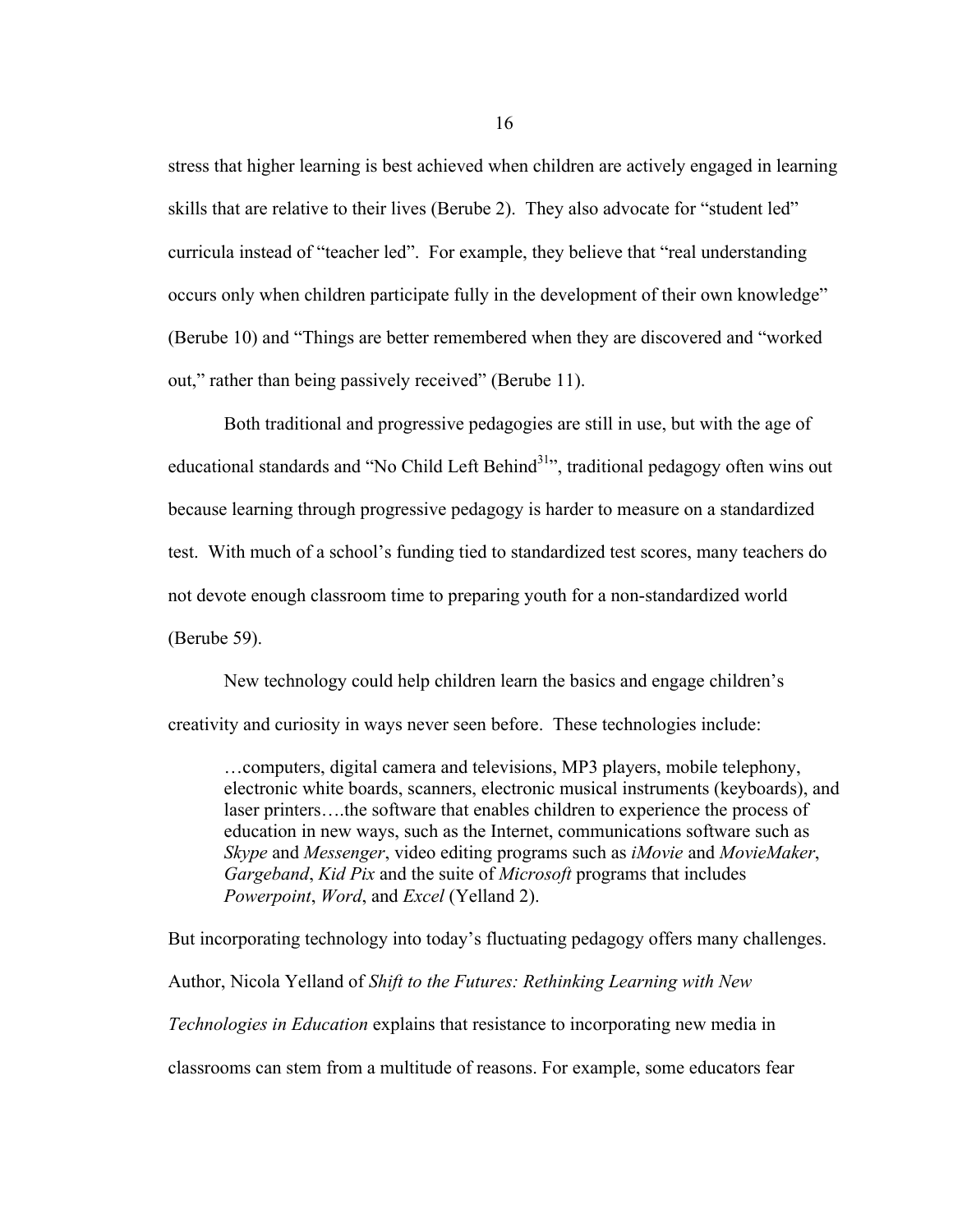technology, while others feel pressure from school boards and parents wanting to "go back to the basics<sup>32</sup><sup>2</sup>. Even teachers who have embraced technology now face limitations due to censorship issues (i.e., schools blocking *Google Image Search*, etc.) (16).

One of the biggest challenges facing an upgraded pedagogy is changing how technology is used in school. Most teachers have yet to embrace new technology in a way that impacts their style of teaching. Instead, many use technology peripherally, or simply apply it to old curriculum developed in a non-computer age. For example, many teachers are using computers to teach traditional "drill and practice" lessons. Computers do very little, if anything to improve these repetitive tasks. This particular use of technology is not conducive to innovative thinking (23) and might dampen a child's curiosity/enthusiasm for technology.

There needs to be a beneficial purpose for using technology as a teaching tool. A study conducted by Yelland (108) revealed some innovative teachers using stop-motion animation and "minibeast' clay creatures to teach 6 and 7-year old children about the natural history of animals. Not only did the children learn characteristics, life cycles, and dietary needs of different animals (required by the state's education science syllabus), but also the children extended their skill-base by learning about foreground, background, composition, and the proper way to take a digital picture. In addition, they worked in groups teaching themselves different ways of creating animals with clay and how best to move the animals that looked the most life-like. The teachers embraced progressive pedagogy methods by encouraging each group to work out problems themselves, and then to share their innovations with the class as a whole.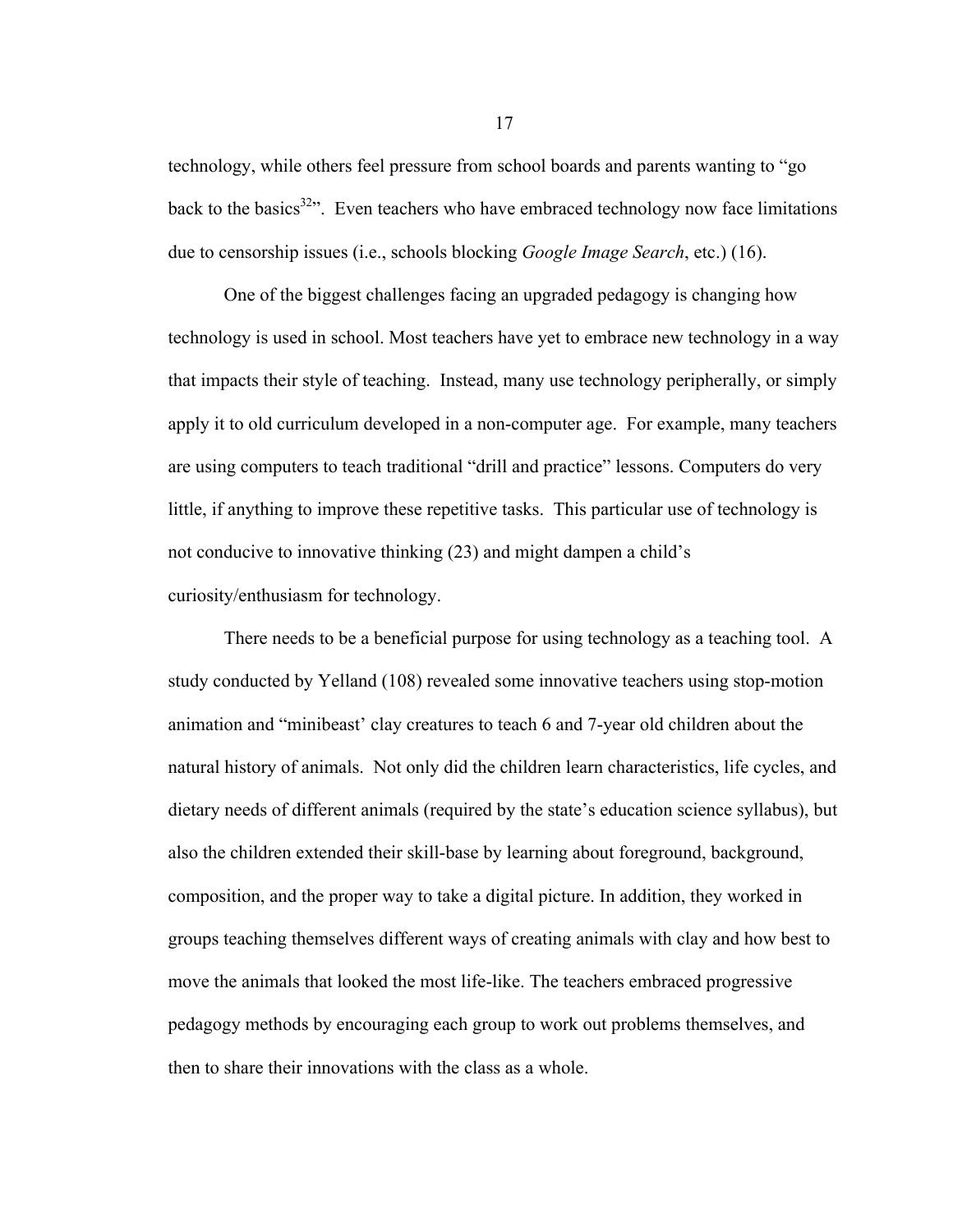This proved to be invaluable—for example, one group realized early on that if they moved the clay animal too far in each step and took only a limited number of digital photos, the animation became disjoined and uneven. Another group had the good idea of using fishing line to move their minibeast so that they could do it in small enough steps for the animation to flow smoothly (109).

And as a result, the new technology acted as a medium that allowed children to learn from and share their own learning processes with peers. It also illustrated how new technology can contribute to children's knowledge-building processes (Yelland 110)**.**

The use of technology itself can even inspire better academic performance. An extreme example is *The Million*<sup>33</sup>. This is the world's first education-incentive cell phone. The phones are provided for free to inner-city students, but the minutes and number of texts are dependant upon the student's attendance, behavior, and grades. Seventy-five percent of the teachers and parents of the children who were involved in this case study said the incentive program was working, and that their children's overall performance had improved (www.droga5.com).

# Media and Informal Education

Informal education is another avenue that improves Digital Native learning. Informal education includes educational television, after-school groups, educational video games, magazines, museums, etc. (Falk 4). "It appears that young people are learning in more innovative and powerful ways out of school than in" (Hutchinson and Gee xvii). Informal education also competes with children's other uses of technology (e.g., entertainment, socializing, etc.). The Kaiser Family Foundation found American children (8-18) spend an average of 6 to 6 1/2 hours a day using media in 2005, and none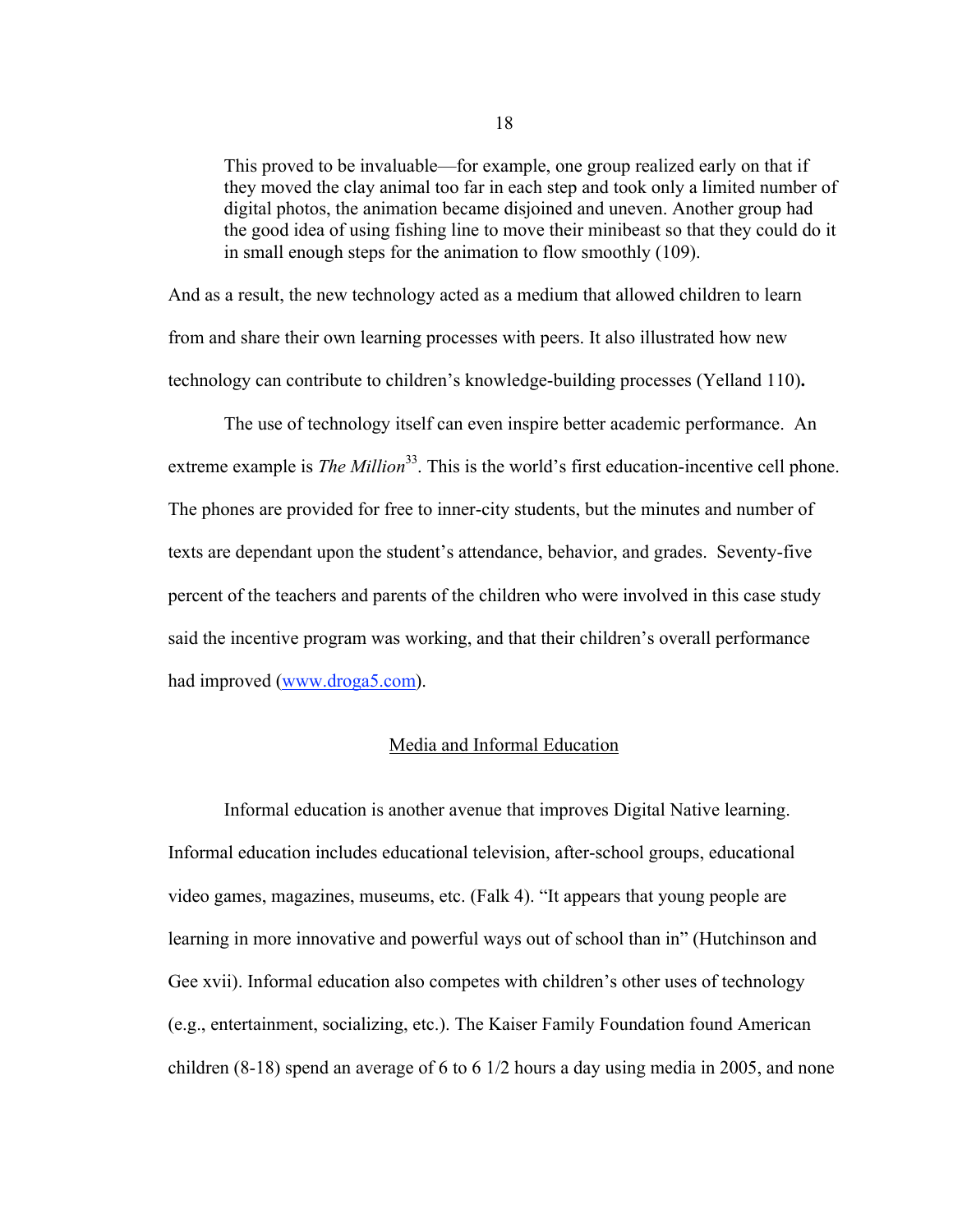of this occurred in school (Roberts et al. 37). Yelland believes, "The sheer amount of time young people spend with media makes it plain that potential for media to influence significant aspects of their lives should not be ignored" (3).

Even with the recent growth of new media, the majority of a Digital Native's time is actually spent watching television **(**Roberts et al. 37).An average US child spends more time watching television than they do any other activity except sleeping (Huston et al. 409). Children's media scholar, Shalom Fisch, author of *Children's Learning From Education: Sesame Street and Beyond* claims:

At its best, educational television can provide children with enormous opportunities. Educational television can serve as a window to new experiences, enrich academic knowledge, enhance attitudes and motivation, and nurture social skills…. (1) Educational television is not intended to replace formal education in school. Rather, it is intended to supplement formal education in several ways:

- 1. By exposing children to topics that they might not encounter otherwise (or that might only be introduced formally in later grades).
- 2. By providing compelling experiences that coax children into spending additional time exploring concepts that they are learning about in school.
- 3. By encouraging positive attitudes toward academic subjects (particularly among populations that are typically less likely to pursue these subjects on their own).
- 4. By motivating children to engage actively in learning both in and outside the classroom (10).

There are critics that believe exposure to television (even educational television)

leads to shorter attention spans, unsustainable interests in formal learning, and the

creation of passive "couch potatoes" (Medved and Medved 1). However, there has been

little empirical data to support such accusations, whereas there is over 30 years of

research that points to long term benefits of educational television on children's

performance in school (Fisch and Truglio 233).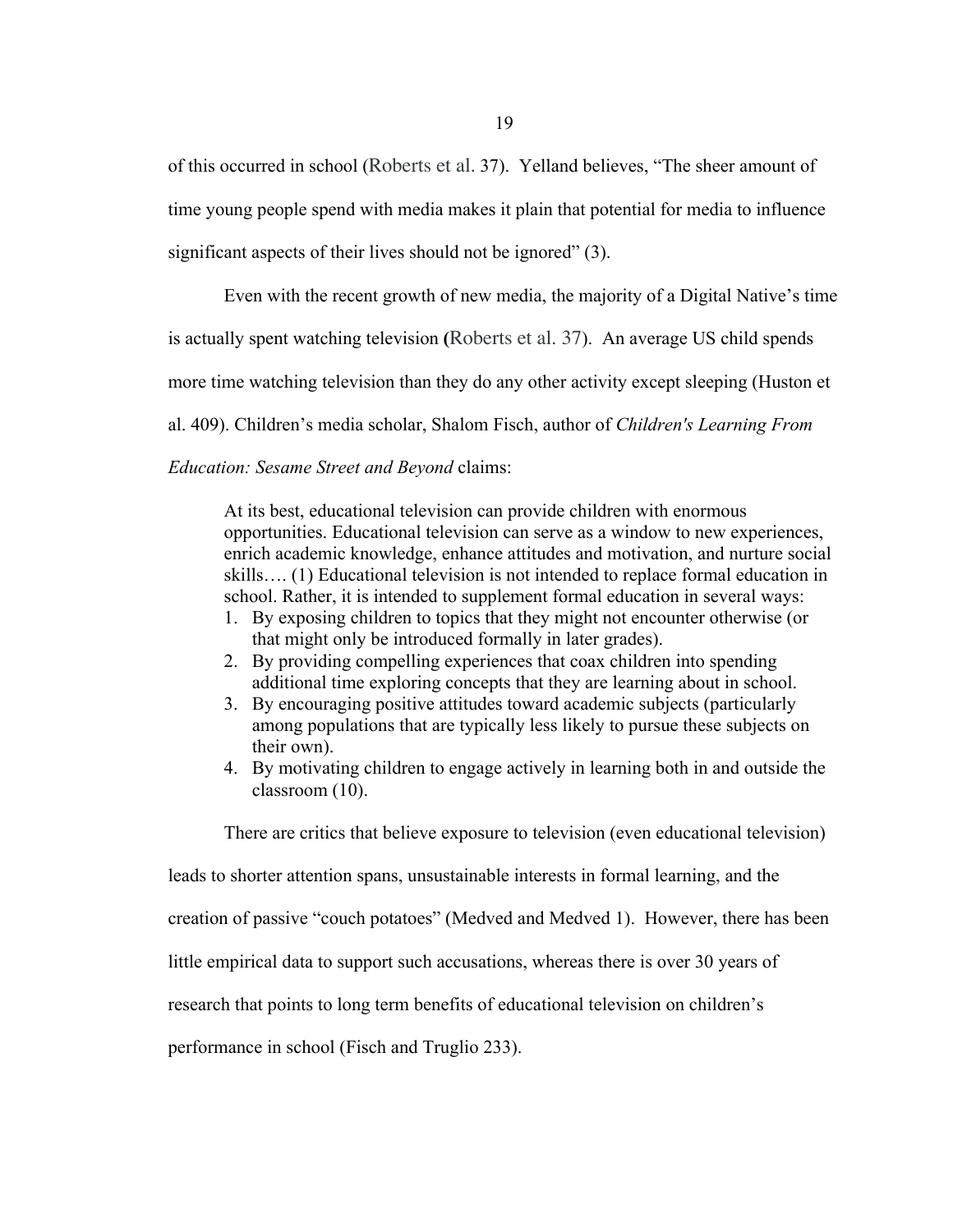The most successful and the most studied educational television program in the world is *Sesame Street*. Since it's inception in 1969, there have been over 1,000 studies devoted to determining the educational impact/detriment of *Sesame Street's* effect on attention spans and on children's literacy, numeracy, and prosocial behavior (Meilke 7). For example, Ball and Bogatz in 1970 performed a study in which they interviewed teachers and asked them to rate their preschoolers' behavioral and academic performance. The researchers then measured how much if any *Sesame Street* programming each child watched. The results showed that preschoolers who were avid *Sesame Street* viewers "were not bored, restless, or passive when they entered a formal classroom experience. Rather, frequent *Sesame Street* viewers were rated as better prepared for school than their non or low-viewing classmates" (Fisch 21). The longest-ranging study on the effects of *Sesame Street* showed that high school students who frequently watched *Sesame Street* in preschool had significantly higher grades in English, mathematics, and science than those that either watched little to no *Sesame Street* programming when they were young (Anderson et al. 151).

There have also been a number of studies on the techniques *Sesame Street* uses to make its shows successful. Numerous studies have determined that the key to successful educational programming is appeal. If educational programming bores children, they will not be motivated to tune in. Today, most Digital Natives have their choice of hundreds of television shows, ranging from *SpongeBob* to *South Park*. In addition, appeal and comprehension appear to be reciprocal (Fisch and Truglio 235). Fisch has found, "children will only attend to a (and, thus, comprehend) a television program if

20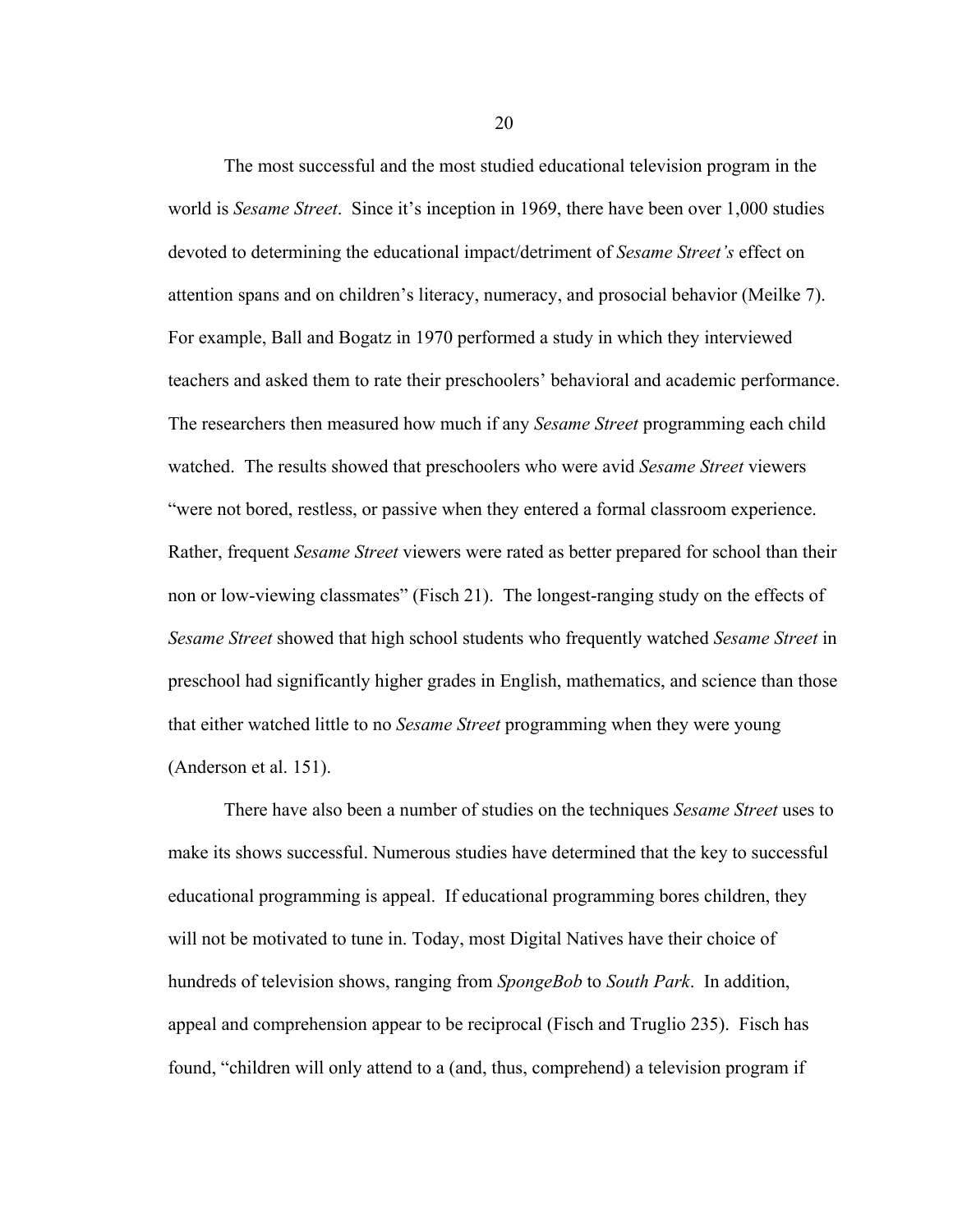they enjoy it, they are also likely to enjoy a program more if they find its content to be comprehensible and not over their heads" (31).

One important way to appeal to children is through humor. Humor is the first of a series of elements that proves to consistently appeal to young people. Yet, what is funny to one age group may not necessarily be funny to another. Preschoolers continually find incongruity and surprise, slapstick, adult errors, and silly wordplay humorous, while puns and double meanings prove unappealing (Fisch 31).

Other elements that appeal to young children and subsequently improve comprehension include visual action (animation or slapstick as opposed to interviews), the use of appealing characters (children, animals, animation, etc.), clear and childcentered presentations (simple and direct narratives that focus on children's issues), use of music and sound effects (i.e., sound cues that announce characters), and the use of repetition and reinforcement (Fisch 32).

A study in 1974 pointed to an interesting phenomenon in regards to repetition and reinforcement, called the "James Earl Jones Effect". Researchers discovered a strange pattern in the data whenever children repeatedly watched a particular *Sesame Street* segment starring the actor, James Earl Jones. His manner of slow speech while he recited the alphabet included lengthy pauses in between letters. As a result, the upcoming alphabet letter appeared on screen slightly before Jones said the letter's name. The first time children watched this segment, they generally said the name of the letter along with the actor, but in subsequent viewings, children raced to say the letter before Jones (Lesser 1). This repetition and reinforcement enhanced comprehension levels and was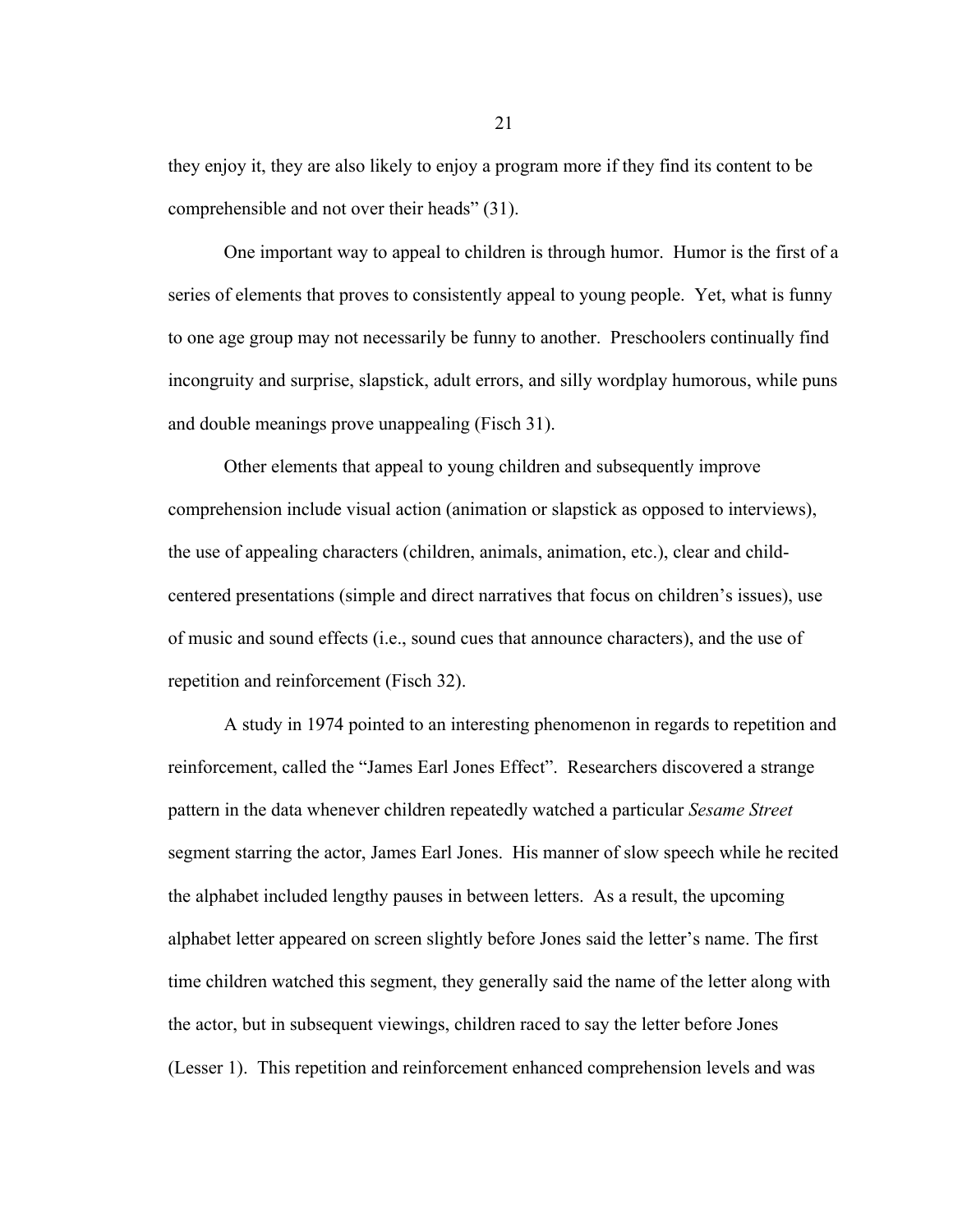applied to future segments. It is also emulated in many educational programs today (e.g., *Blue's Clues, Super Why*, etc.).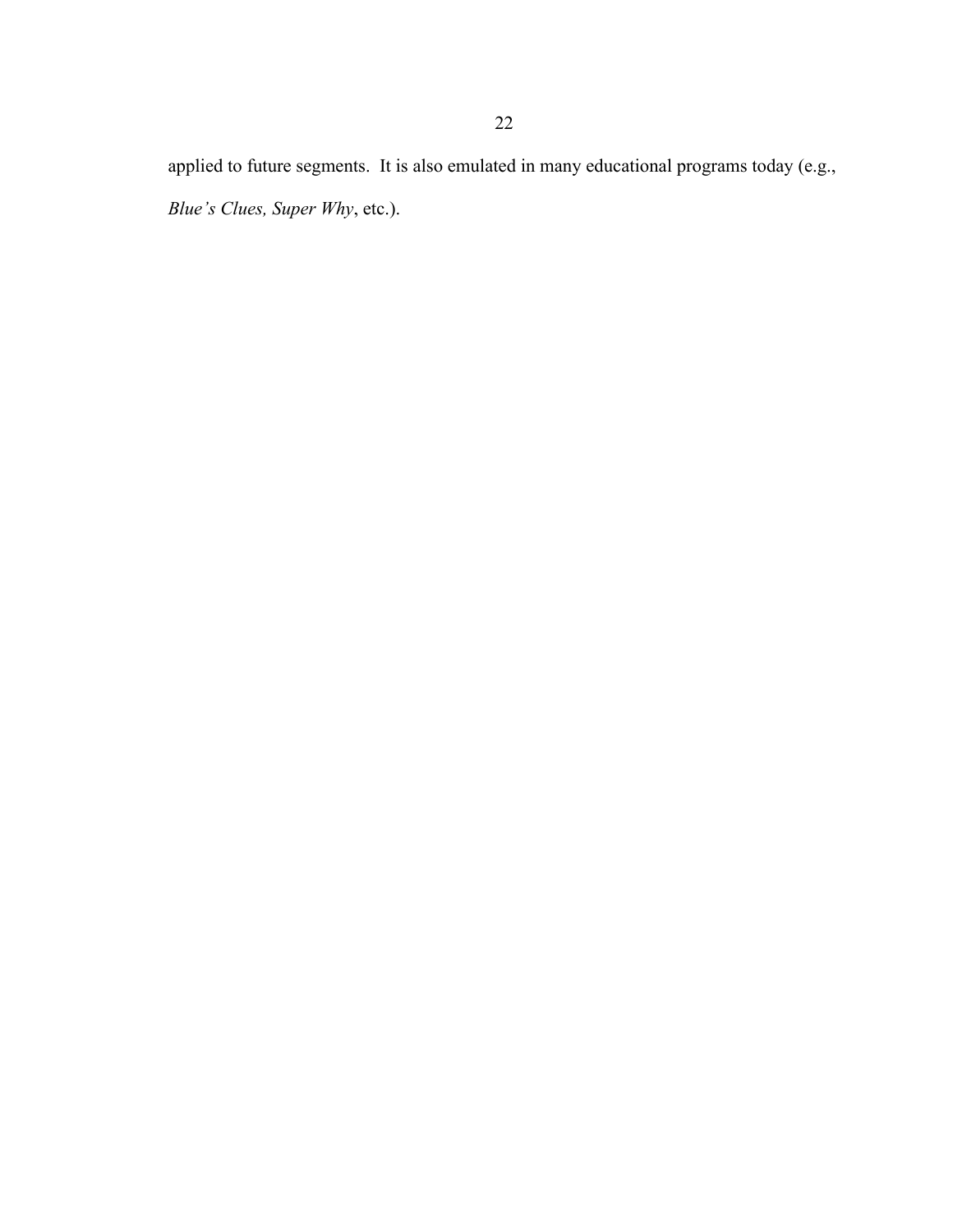#### MOVING BEYOND BROADCAST

#### User-Malleable Media

When educators and the documentary world finally awaken to the creative potential of Digital Natives, I believe a new mode of user-malleable media will flourish. There have been attempts, but through my survey of the new media landscape, I have found few that are easy to interact with, fun, and science-based. Here are two nonscience-based documentaries that serve as an example of user-malleable documentary:

- The documentary, *Diamond Road* is available as a three-part linear documentary series. But it also has a website (www.diamondroad.tv) that allows viewers to change the *Diamond Road* narrative, by choosing what order to view the story via an interactive world map of *Diamond Road* segments.
- Filmmakers from www.opensourcecinema.org have shot 6 years worth of video for a documentary about "remix" culture (re-use of copy-right media), and made the material available on their website for other artists to use to create new documentary versions.

I am in the process of a creating my own web portal (*PodclassTV*) for usermalleable media, which converges the Internet, science and natural history documentary, differing pedagogies, video games, and prosocial issues. The portal itself will house the traditional one-to-many model of short natural history/science documentaries that can be watched/downloaded in their entirety on computers, cell phones, and other portable devices. At the same time, it will also facilitate the "many-to-many model" of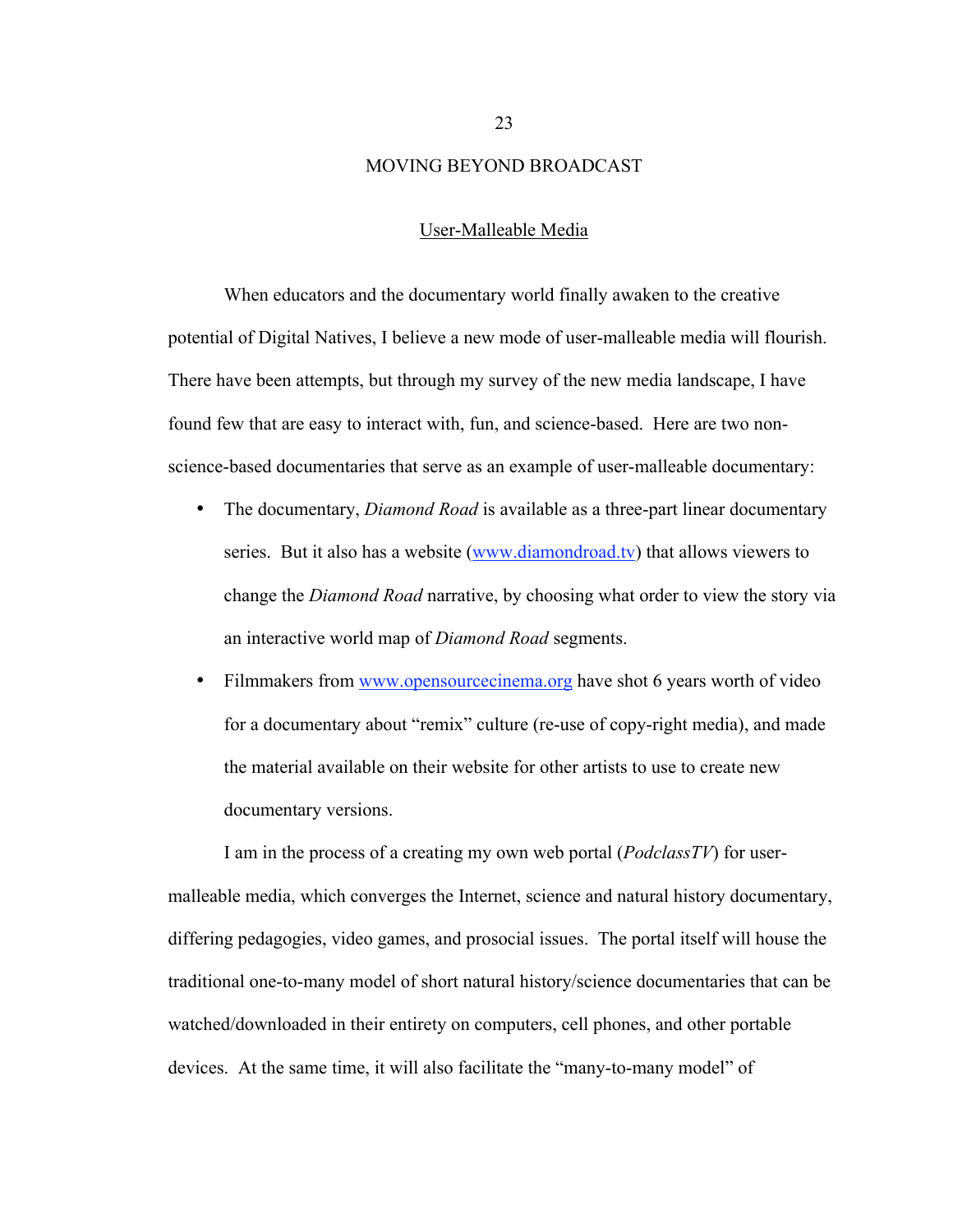interactivity by offering fun, participatory experiences with the documentary media. The seminal documentary will be *Zebras*, but I have immediate plans for several other short, partially animated films. For example, one film will examine the differences between the great apes (including man), and the other film will focus on the science behind "passing gas".

The site will be divided into age-appropriate participatory experiences, and will allow children the chance to interact with science and natural history programming, effectively asserting creative control on the production and post-production stages of documentary development. Many children will come to the site wanting to learn what it is like to be a wildlife filmmaker for *Animal Planet*, *BBC*, and/or *National Geographic.*

The participatory experiences will mostly be divided into two age groups, 3-7 years old and 8-18 years old. Younger children will be able to access the older category, but the material might be over their heads. Similarly, the older children/adolescents will probably find the younger category tedious because the materials will be repetitious and slower paced. One of the core activities will involve students using *PodclassTV's* extensive stock footage library to edit together animal clips, music, and sound effects to match different online narrated stories. *National Geographic*<sup>34</sup> offers a simplified version of this experience, although there are only a handful of clips/audio files to choose from.

# New Distribution Model

Games and activities created in conjunction with a documentary are nothing new. Most government and Non Government Organization's (NGOs) media grants (i.e.,

24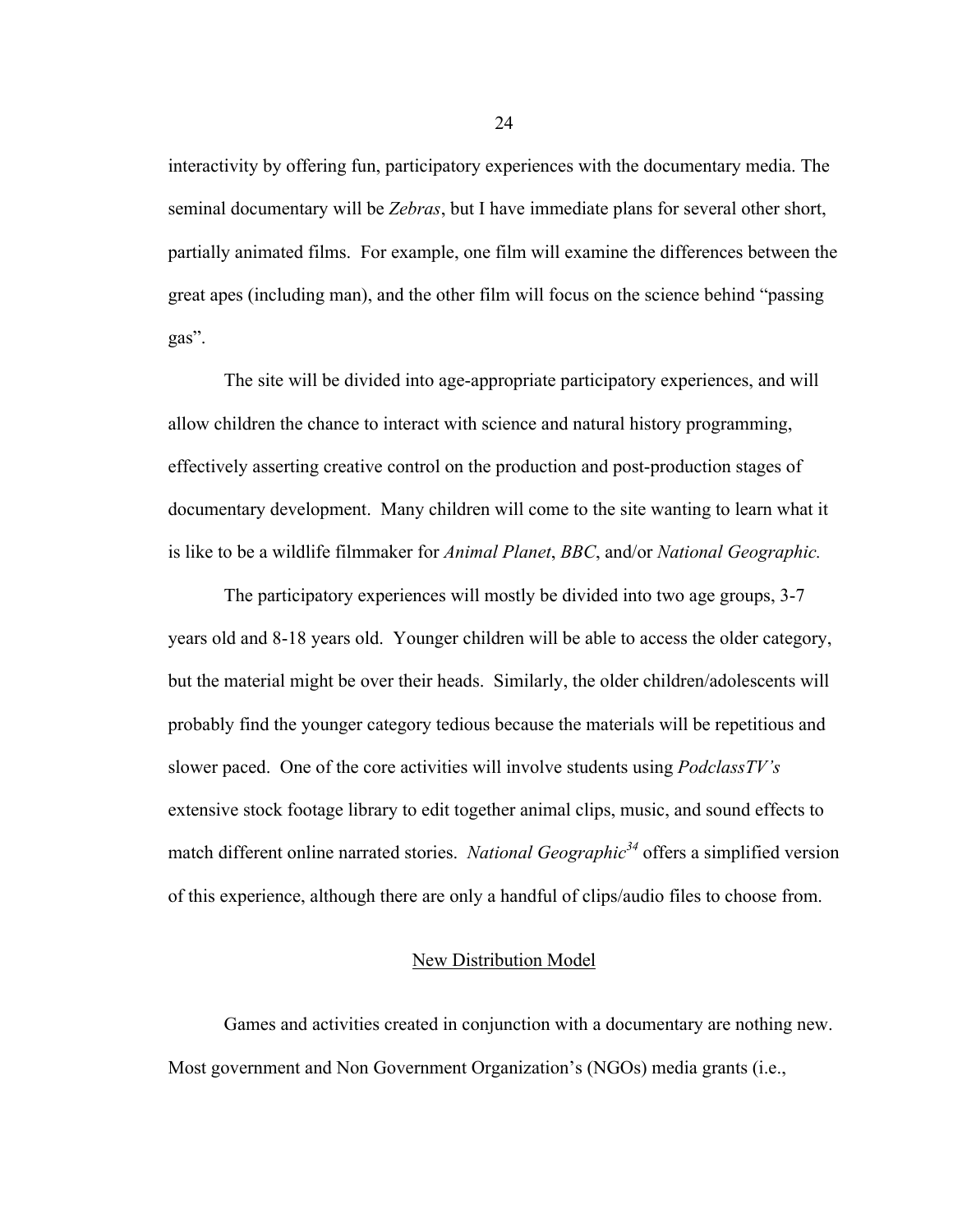National Science Foundation, The David and Lucile Packard Foundation, etc.) require or encourage producers to spend a portion of the grant money to develop educational outreach materials. Outreach typically involves creating interactive websites based on the film, developing lesson plans, and coming up with educational online games. However, the outreach is usually supplemental and takes shape around the documentary.

With the evolution of the web and the possibility of user-malleable documentary, a different distribution model could emerge. Documentaries could be designed for the outreach itself. Supremacy would then be placed on effective, long-lasting outreach, instead of ephemeral broadcast documentaries, and with the power of *YouTube* and other online video portals, documentary would not need television to reach millions.

Documentaries designed for the web could also offer an improved model of educational content due to the fact that films would be available all in one place and could be watched any time, sequentially, whereas broadcast documentary is limited in this regard. Author Fisch explains:

…the series' educational approach must be designed to fit the constraints of informal education. For example, unlike classroom instruction, the educational content of a television series typically cannot depend on being presented in a particular sequence over a period of days, weeks, or months. Although there is a great educational value to structuring classroom instruction to begin with simple concepts and subsequently build on previous lessons as more complex concepts are introduced, this typically is not feasible in educational television because there is no guarantee that the episodes will be broadcast in order or that children will see every episode (9).

In addition, broadcast educational programming usually cannot cater to different demographics. Each program is normally limited to one age group, due to the monetary costs; whereas web-based media is typically much more cost-effective. One web-based

25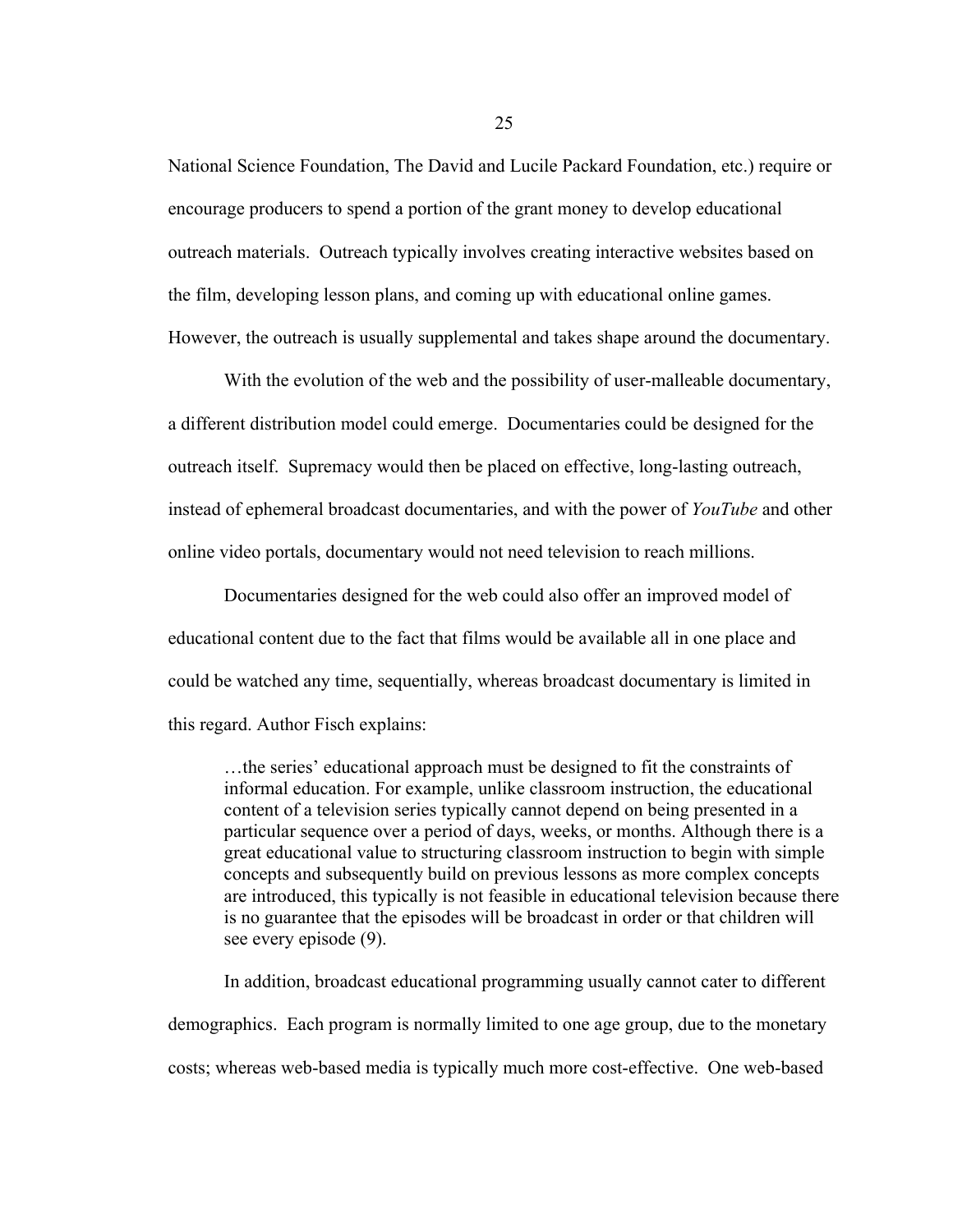program can be made into different versions for much less than broadcast media. For example: it is possible to make age appropriate versions of *Zebras* simply by changing the narration and some simple editing.

#### Embracing Fluctuating Pedagogies

Formal education faces a paradox: governments want children to learn skills that will allow them to advance science and medicine, create innovative products and technologies, and stay competitive in the digital era; but many of these same governments require schools to follow an industrialized pedagogy of rote learning and standardized thinking/testing. With US funding linked to test scores in an era of "No Child Left Behind," and a digital world that demands innovative thinkers, there is a need for more informal education that goes beyond broadcast, a need for schools to adopt beneficial technology, and a need for educational media to embrace both traditional and progressive pedagogies.

I have kept these themes as central premises while creating *Zebras* and planning *PodclassTV*. Keeping in mind that television is the most popular delivery technology for informal education, I have made a stand-alone children's documentary that can be broadcast through traditional distribution methods. *Zebras* will be able to move beyond television broadcast through online video portals and outreach materials, as well as through the power of play. Children spend more of each day playing video games, and that rate of use is only increasing. As a result, I believe it is critical for educators/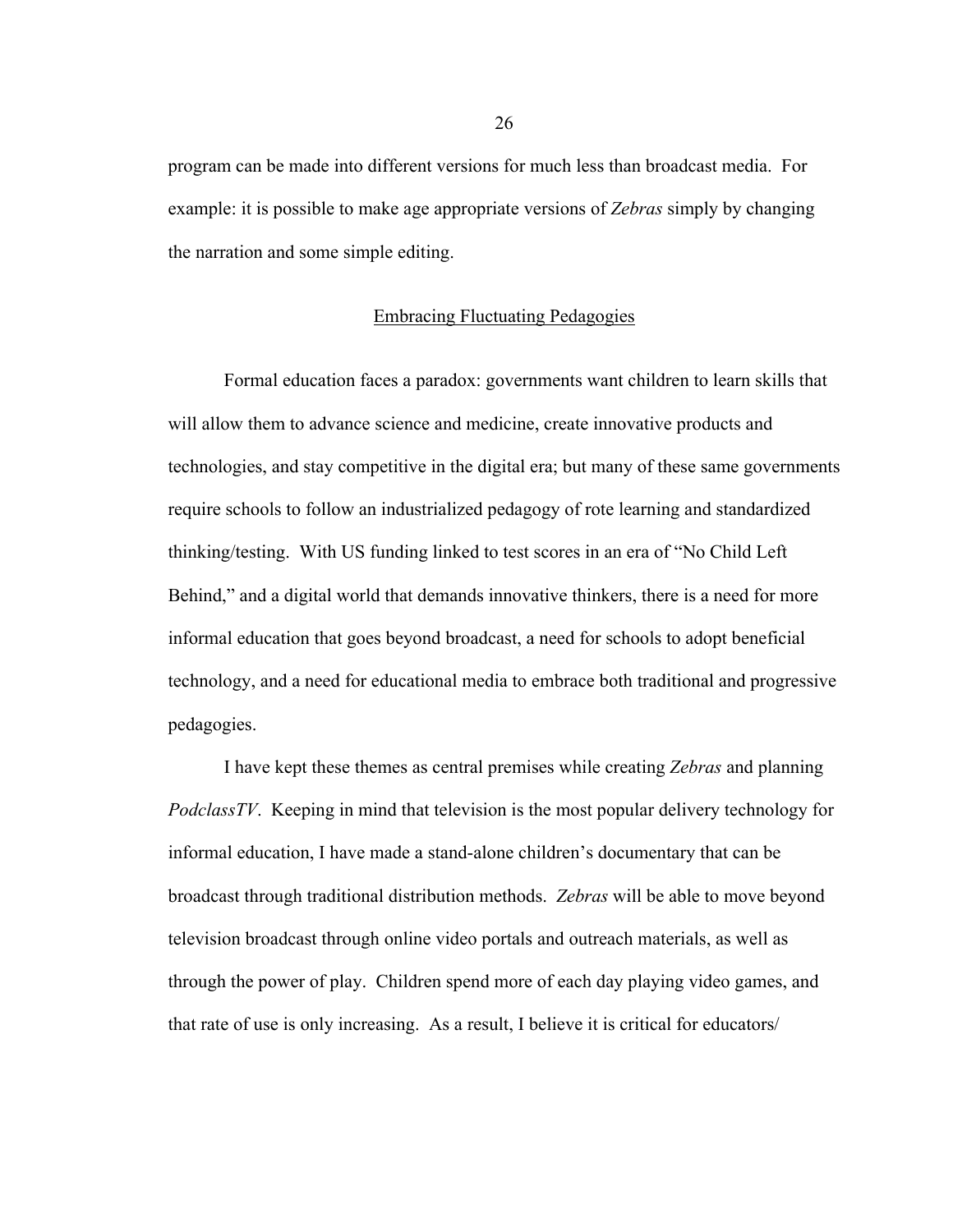filmmakers/innovators to create engaging educational games for both informal and formal education.

*PodclassTV* will add to informal education's arsenal by offering appealing media for the digital era, but it will also provide content and lesson plans for formal education that satisfies traditional and progressive pedagogies. On one hand, there will be games and outreach materials that embrace a child's need to have fun, explore, learn, think, and play, and on the other hand, *PodclassTV's* documentaries will be a new tool to teach many of the basics in science and have specific lesson plans that will revolve around the National Science Standards.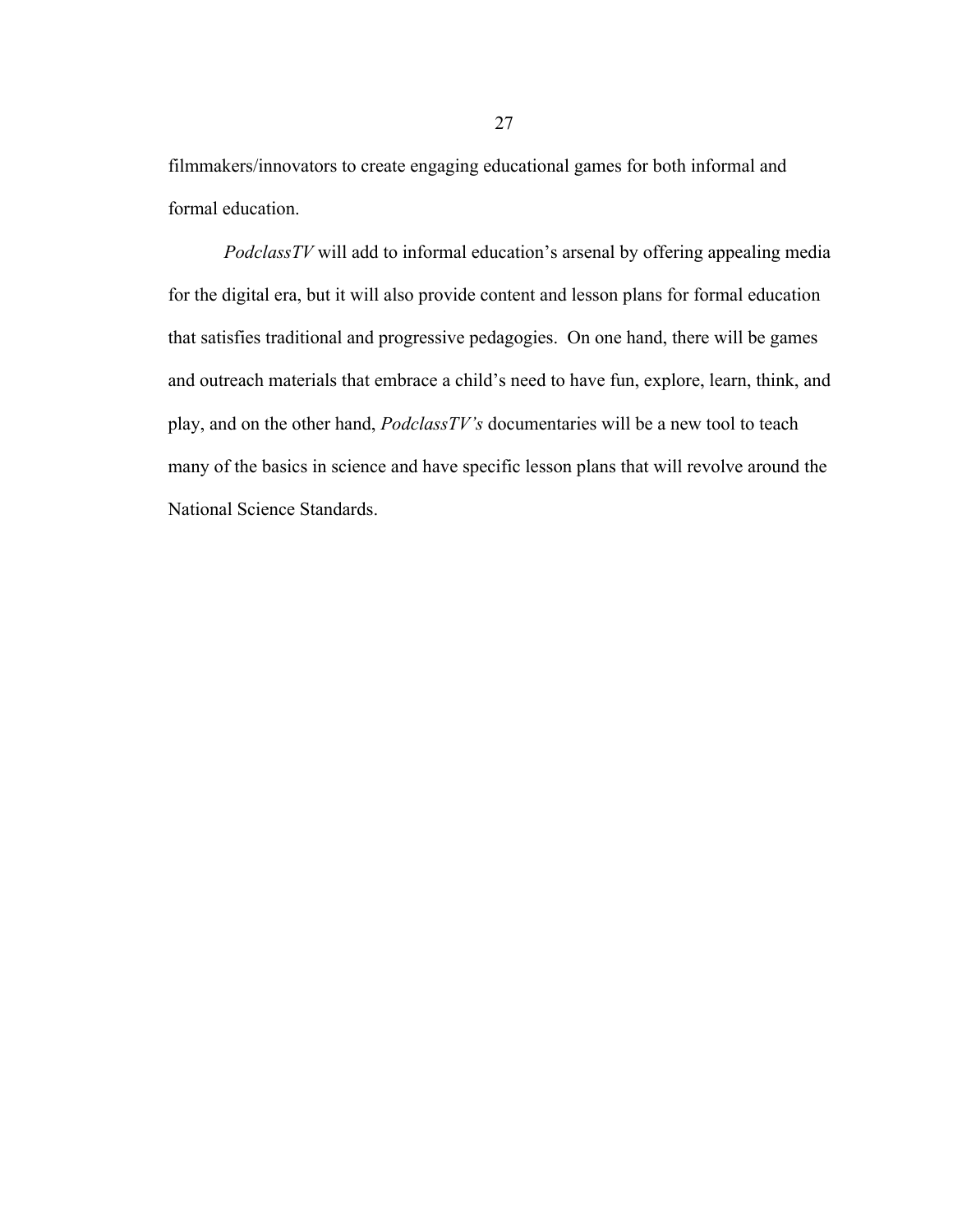#### **CONCLUSION**

At this stage, *PodclassTV* exists only on paper, but in the coming months, I will be creating a prototype site, and applying for grants to make a fully interactive site possible. However, whether or not I am successful, the technology to make usermalleable media is a reality, and a new mode of documentary is at our doorstep. *YouTube* and *Jumpcut*<sup>35</sup> have started allowing people to edit other users' media online. People are also applying this concept to music. Currently, there is a storm of copy-right controversy over "mash up" music, where artists create new songs out of pieces of popular music, while sites like *Kerpoof* and *Toondoo* are already embracing the fact that existing media can and should be used as an art medium. They encourage children to create with palettes of existing media as if they were dollops of paint. I plan to apply this metaphor to documentary. Video footage, music, sound effects, and animation could all be artistic media for emerging filmmakers/learners to paint with, and if layered within an educational portal of games and lesson plans, user-malleable documentary could serve as a new mode to help stimulate higher learning levels, and help bring formal education into the  $21<sup>st</sup>$  Century.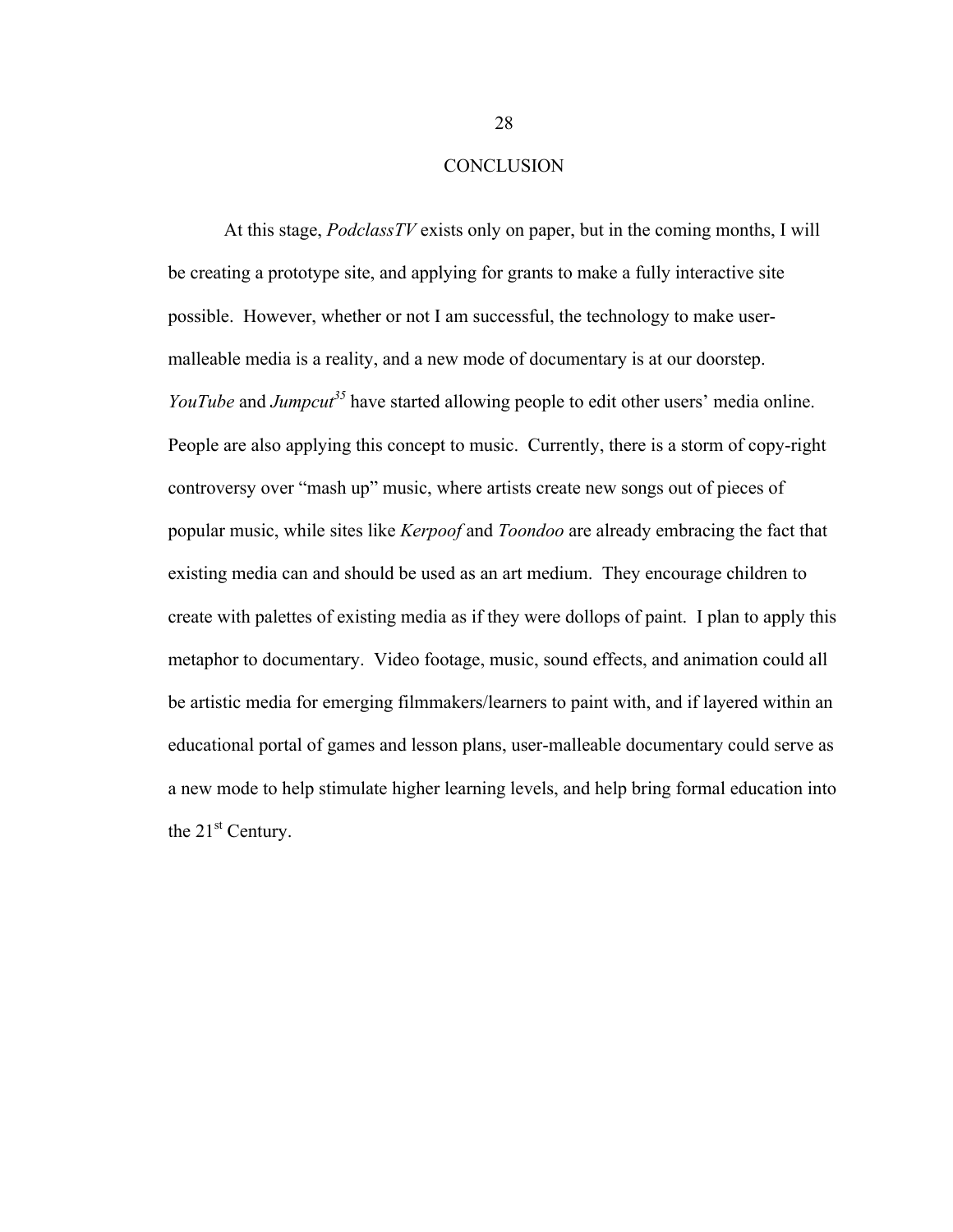#### REFERENCES SITED

Anderson, Daniel R., E. P. Lorch, D.E. Field, and J. Sanders. "The Effects of TV Program Comprehensibility on Preschool Children's Visual Attention to Television." Child Development. 52 (1981): 151-57.

Ball, S, and G. A. Bogatz. "The first year of Sesame Street: An evaluation." Educational Testing Service. Princeton, NJ, 1970.

Bedigian, Louis. "Cartoon Network MEGA Series – Merging Game and Video Content on Your Wii and PS3". **<**http://www.gamezone.com/news/07\_23\_07\_09\_32AM.htm>.

Berube, Clair T. The Unfinished Quest: The Plight of Progressive Science Education in the Age of Standards. Charlotte, NC: Information Age, Inc, 2008.

Bolter, Jay David, and Richard Grusin. Remediation: Understanding New Media*.* Cambridge: MIT Press, 1999.

Crawley, A. M., D. R. Anderson, A. Wilder, M. Williams, and A. Santomero. "Effects of Repeated Exposures to a Single Episode of the Television Program Blue's Clues on the Viewing Behaviors and Comprehension of Preschool Children." Journal of Educational Psychology. 91 (1999): 630-637.

Crawley, Alisha M., Daniel R. Anderson, Angela Santomero, Alice Wilder, Marsha Williams, Marie K. Evans, and Jennings Bryant. "Do Children Learn How To Watch Television? The Impact of Extensive Experience With "Blue's Clues" on Preschool Children's Television Viewing Behavior." Journal of Communication. 52 (2002): 264- 280.

Croteau, David, and William Hoynes. Media/Society: Industries, Images, and Audiences. New York: Pine Forge P, 2002.

Dede, Chris. "Commentary: Children and Computer Technology." The Future of Children. Fall/Winter 10 (2001): 178-80.

Ellis, Jack C. The Documentary Idea*.* New Jersey: Prentice Hall 1989.

Falk, John H. Free-Choice Science Education : How We Learn Science Outside of School. New York: Teachers College P, Teachers College, Columbia University, 2001.

Fisch, Shalom M. Children's Learning from Educational Television : Sesame Street and Beyond. Danbury: Lawrence Erlbaum Associates, Inc, 2004.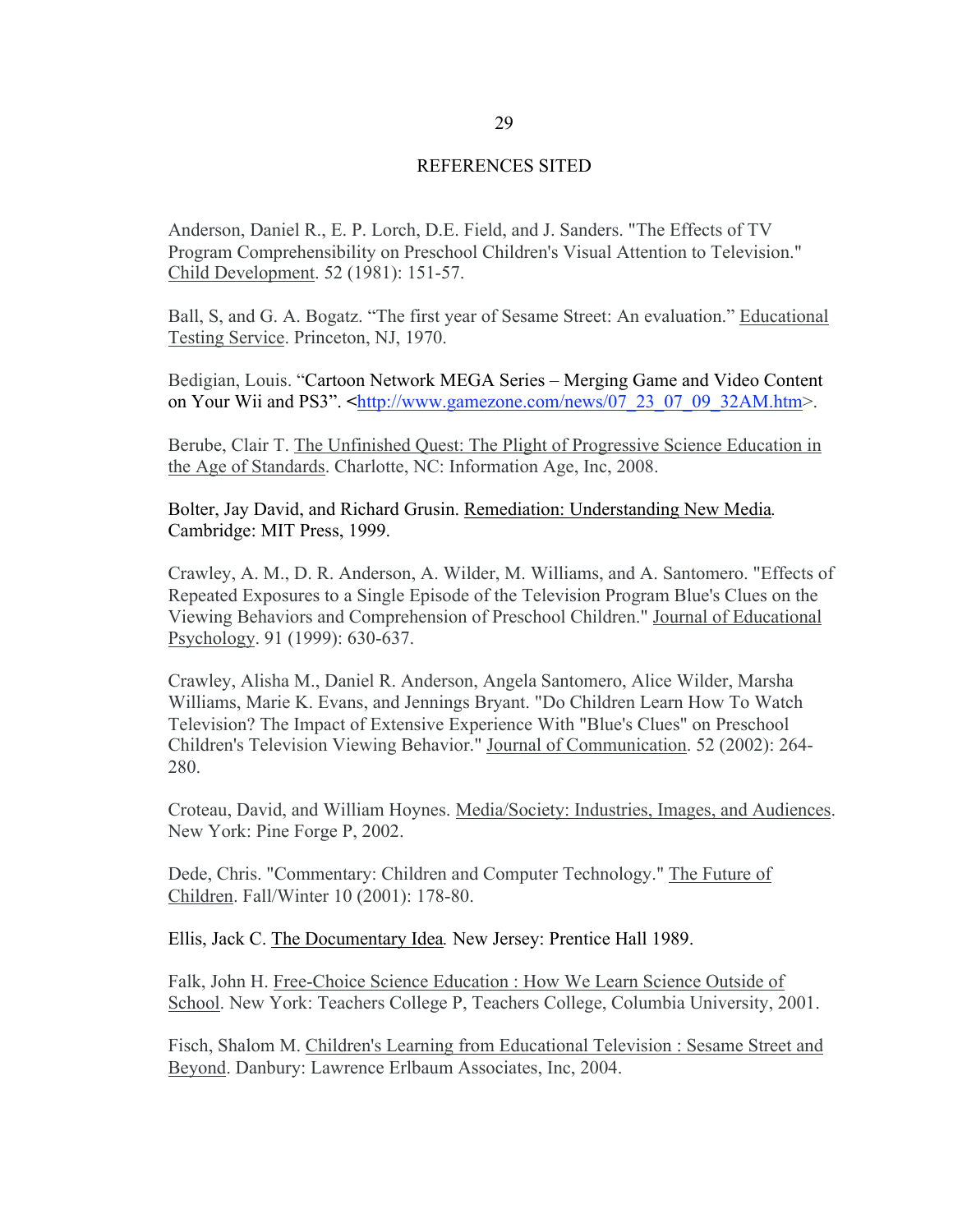Fisch, Shalom M., and Rosemarie T. Truglio. "Why Children Learn from Sesame Street." "G" Is for "Growing" : Thirty Years of Research on Children and Sesame Street. By Daniel Anderson. Ed. Shalom M. Fisch and Rosemarie T. Truglio. Danbury: Lawrence Erlbaum Associates, Incorporated, (2000): 233-44.

Gitelman, Lisa. Always Already New: Media, History, and the Data of Culture. Cambridge: Massachusetts Institute of Technology, 2006.

Howe, Neil, William Strauss, and R. J. Matson. Millennials Rising : The Next Great Generation. New York: Vintage, 2000.

Huston, Aletha C., John C. Wright, Mabel L. Rice, Dennis Kerkman, and Michelle St. Peters. "The Development of Television Viewing Patterns in Early Childhood: A Longitudinal Investigation." Developmental Psychology. 26 (1990): 409-20.

Hutchison, David, and James P. Gee. Playing to Learn : Video Games in the Classroom. New York: Teacher Ideas P, 2007.

Jenkins, Henry. Convergence Culture: Where Old and New Media Collide. New York: New York University Press, 2006.

Jones, Steve, ed. Encyclopedia of New Media : An Essential Reference Guide to Communication and Technology. Minneapolis: SAGE Publications, Incorporated, 2002.

Kyong Chun, Wendy H., and Thomas Keenan, eds. New Media, Old Media : A History and Theory Reader. New York: Routledge, 2005.

Lesser, Gerald S. Children and television: lessons from Sesame Street. New York: Random House, 1974.

Lowery, Shearon A., and Melvin L. DeFleur. Milestones in Mass Communication Research : Media Effects. Upper Saddle River: Pearson Education, Limited, 1994.

McCreedy, Amy. The "Creativity Problem" and the Future of the Japanese Workforce. Woodrow Wilson Industrial Center for Scholars. June 1-3 ed. Washington, DC: Asia Program Special Report, 2004.

McPherson, Tara. "Reload: Liveness, Mobility, and the Web." New Media, Old Media : A History and Theory Reader. Ed. Wendy H. Kyong Chun and Thomas Keenan. New York: Routledge, (2005): 199.

"Media." Wikipedia, The Free Encyclopedia. 25 Nov 2008, 12:19 UTC. 4 Dec 2008 <http://en.wikipedia.org/w/index.php?title=Media&oldid=253993417>.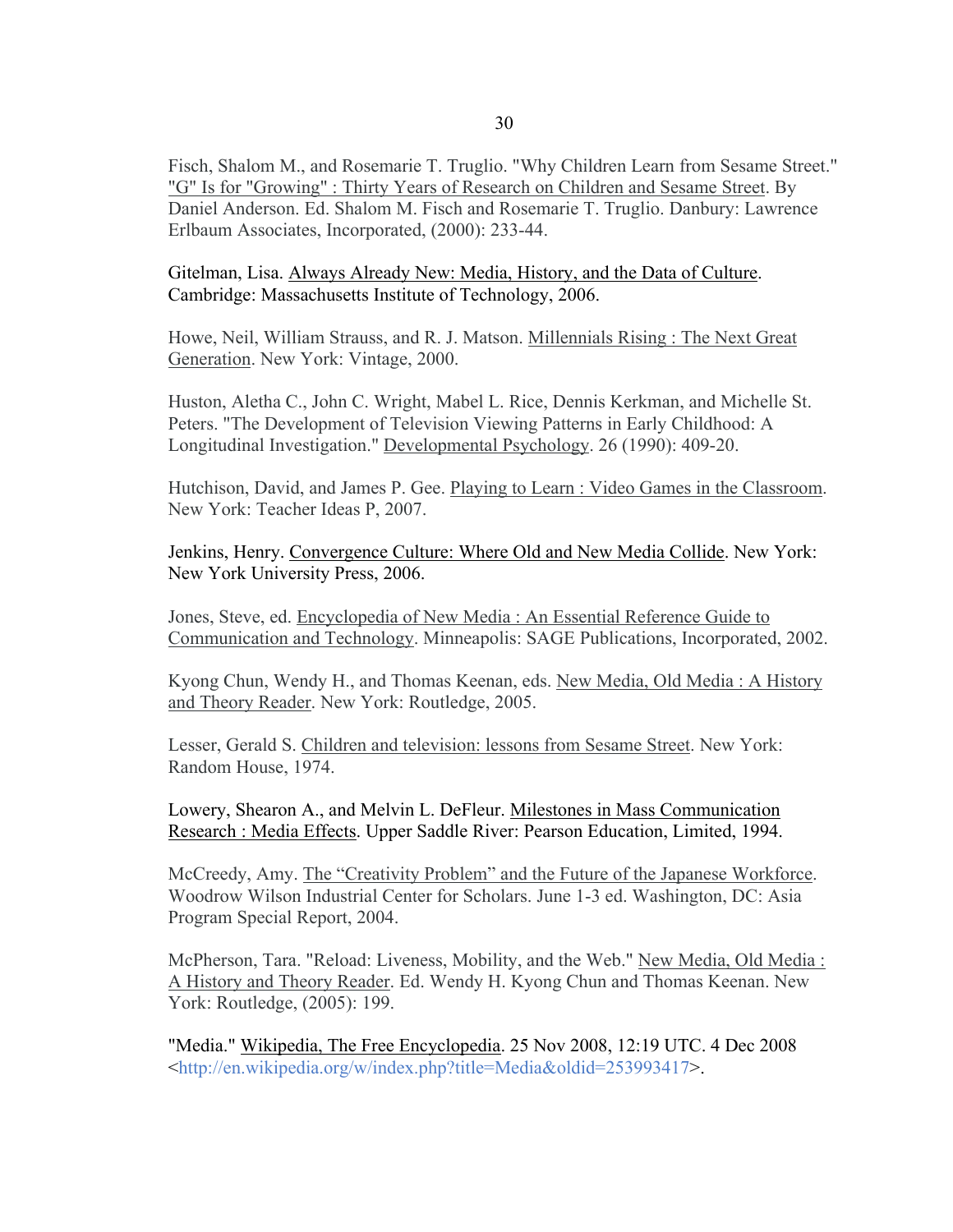Medved, Michael, and Diane Medved. Saving Childhood : How to Protect Your Children from the National Assault on Innocence. New York: HarperCollins, 1998.

Mielke, Keith W. "Research and development at the Children's Television Workshop." Educational Technology Research and Development. December 38 (1990): 7-16.

"New media." Wikipedia, The Free Encyclopedia. 1 Dec 2008, 08:32 UTC. 4 Dec 2008 <http://en.wikipedia.org/wiki/New\_media>.

O'Reilly, Tim. "What is Web 2.0". O'Reilly Media Inc. 09/30/2005 <http://www.oreillynet.com/pub/a/oreilly/tim/news/2005/09/30/what-is-web-20.html>.

Peck, Lee Anne. "Democratizing: Current TV Gives College Students, Others, a Voice." Quill. Aug. 2008: 16-20.

Rice, R. E. New media technology: Growth and integration. Beverly Hills: Sage Publications, 1984.

Roberts, Donald F, Ulla G. Foeh, and Victoria Rideout. Generation M: Media in the Lives Media of 8–18 Year-0lds. Kaiser Family Foundation. March ed. Menlo Park, CA: The Henry J. Kaiser Family Foundation, 2005.

RocSearch. Video Game Industry. March 1 ed. New York: RocSearch, 2005.

Yelland, Nicola. Shift to the Future : Rethinking Learning with New Technologies in Education. New York: Routledge, 2006.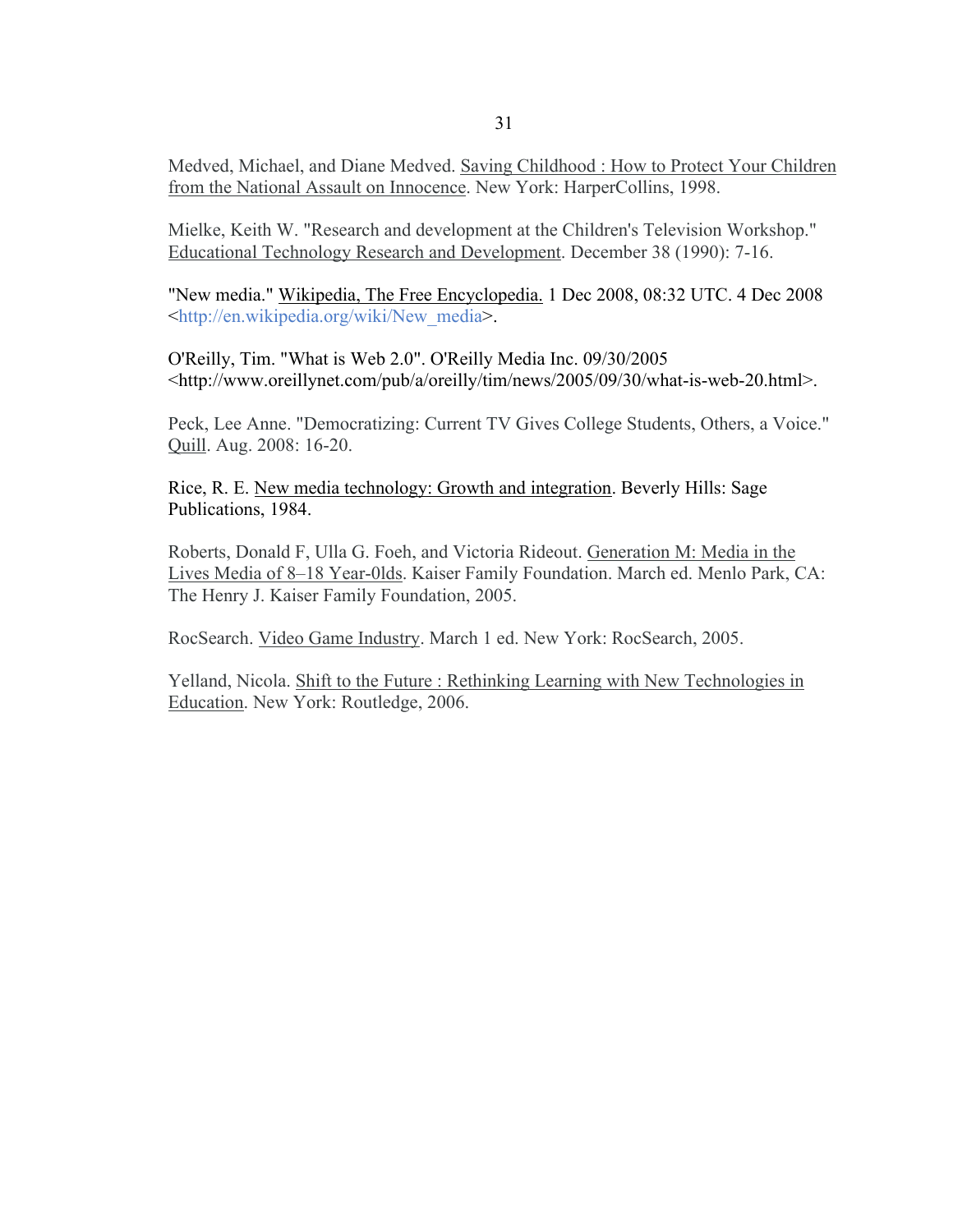# END NOTES

 1 Author of *Convergence Culture* refers to young people born after 1980 as "Digital Natives".

 $2^2$  User-malleable-media is an emerging mode of filmmaking that allows viewers/users to create new media from media created by others (e.g., pieces of existing documentary or animations).

<sup>3</sup> PodclassTV will be an interactive documentary site created by Hannah Smith Walker. For more go to: <www.podclasstv.com>.

<sup>4</sup> *Cartoon Solutions* can be found at <www.cartoonsolutions.com>.

<sup>5</sup> *Cartoon Smart* can be found at <www.cartoonsmart.com>.

 $6$  A character pack is a pre-made set of illustrations that can be imported into an animation software program.

7 To visit my *YouTube* Channel, go to: < http://www.youtube.com/user/smithwalker13 >.

8 To visit my *Flickr* page, go to:  $\leq$  http://www.flickr.com/photos/smihan13/2980764578/ $>$ .

<sup>9</sup> *Wikipedia* is an online social encyclopedia. To visit, go to: <www.wikipedia.com>.

<sup>10</sup> Cloud computing according to *Wikipedia*: a general concept that incorporates software as a service (SaaS), Web 2.0 and other recent, well-known technology trends, in which the common theme is reliance on the Internet for satisfying the computing needs of the users. For example, *Google Apps* provides common business applications online that are accessed from a web browser, while the software and data are stored on the servers.

<sup>11</sup> *iStockphoto* is an online stock footage resource where the public can buy and sell rights-managed footage/still photographs for a nominal fee. For more go to: <www.istockphoto.com>.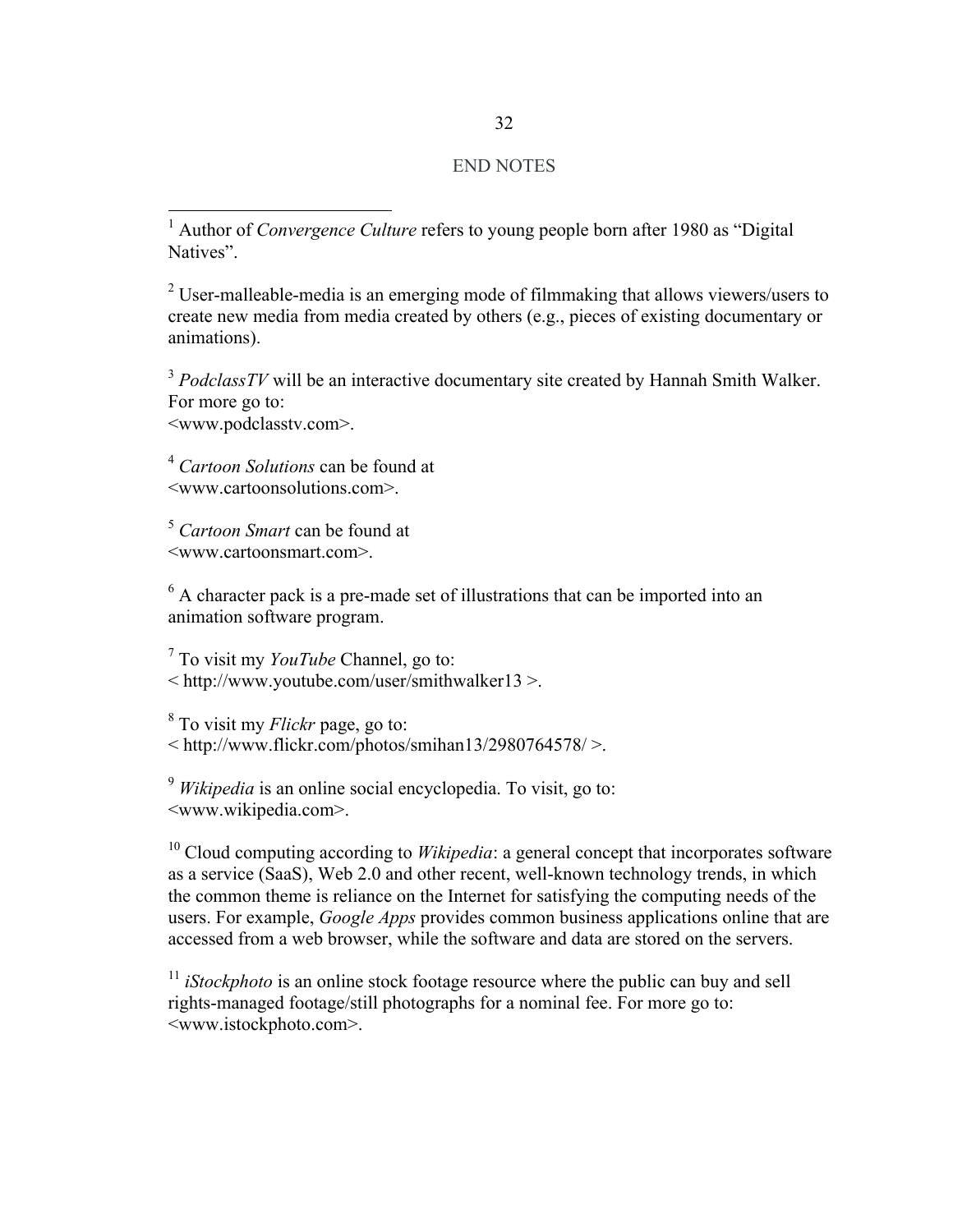<sup>12</sup> *Pond5* is an online stock footage resource where the public can buy and sell rightsmanaged footage for a nominal fee. For more go to: <www.pond5.com>.

 $<sup>13</sup>$  I led a talk at the New York Web 2.0 Conference in September 2008 on interactivity</sup> and education. As a result, one of the attendees created a wiki for of the information I provided and encouraged everyone at the talk to continue contributing ideas. To view the wiki visit:

<http://kidslearning20.pbwiki.com/>.

<sup>14</sup> Hannah Smith Walker's blog. To visit, go to: <www.podclasstv.blogspot.com>.

<sup>15</sup> *Flickr* is an online photo/video sharing site. To visit, go to: <www.flickr.com>.

<sup>16</sup> *Facebook* is a popular online social networking site: To visit, go to: <www.facebook.com>.

 $17$  The term Web 2.0 became notable after the first O'Reilly Media Web 2.0 conference in 2004. See:

<http://www.oreillynet.com/pub/a/oreilly/tim/news/2005/09/30/what-is-web-20.html>.

 $18$  Folksonomies are also called "collaborative tagging". This is the practice of a group creating and managing tags to annotate and categorize content.

<sup>19</sup> The *Wiggles* is a children's musical group and television show from Australia. For more visit: <http://www.thewiggles.com.au/>.

<sup>20</sup> *Twitter* is an n online social network site that facilitates short blog writing: <www.twitter.com>.

<sup>21</sup> *Leapfrog* is a popular children's education company that makes learning games/software.

 $22$  DVR stands for Digital Video Recorder and is used to record live television digitally. *TiVo* is a brand name of a DVR service provider.

<sup>23</sup> MMORPG is a genre of computer role-playing games where many players interact in a virtual world.

<sup>24</sup> Spore is a popular video game loosely based on the evolution of organisms.